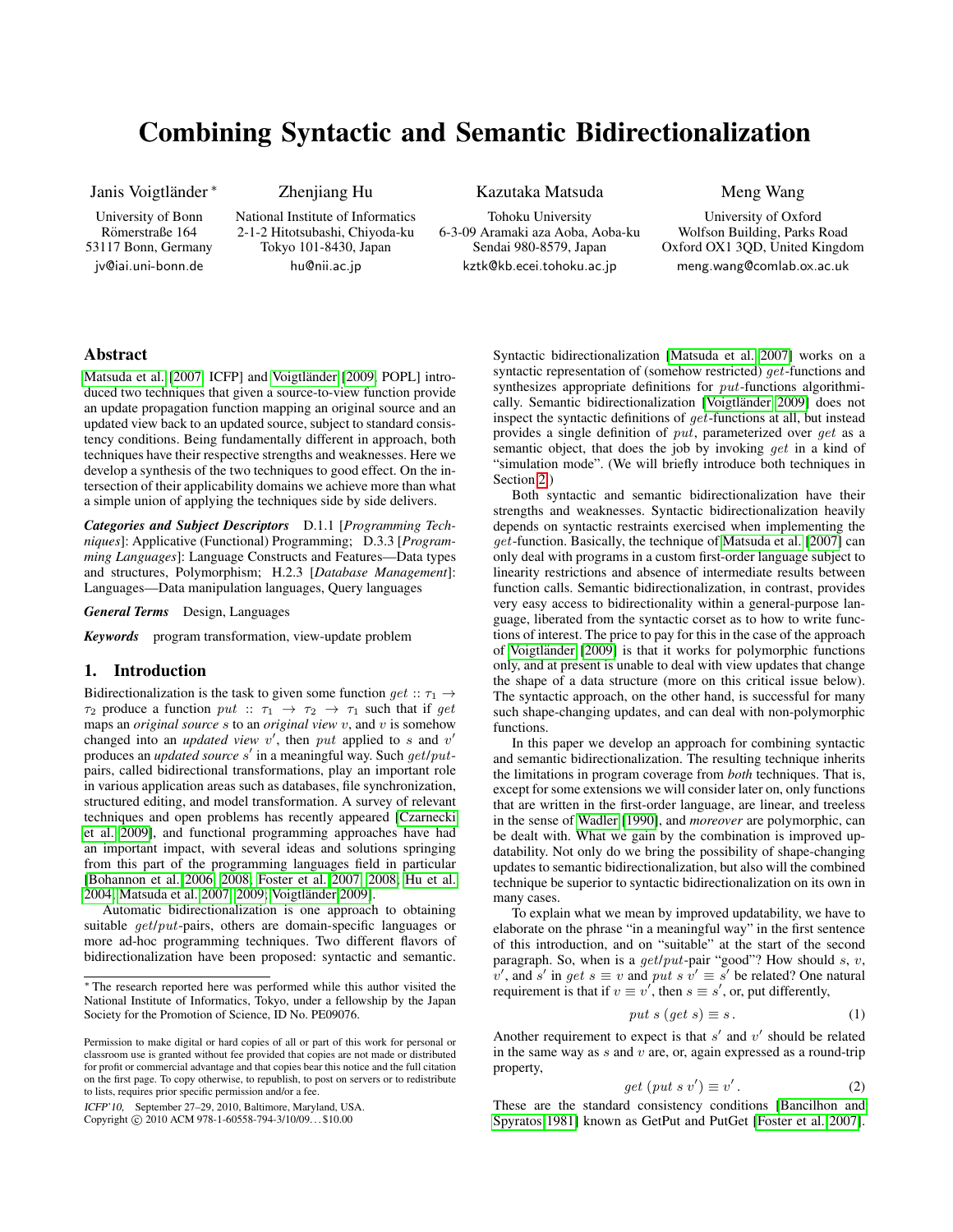But the latter of the two is often too hard to satisfy in practice. For fixed *qet*, it can be impossible to provide a *put*-function fulfilling equation [\(2\)](#page-0-0) for every choice of s and v', simply because v' may not even be in the range of get. One solution is to make the putfunction partial and to only expect the PutGet law to hold in case put s v' is actually defined. Of course, a trivially consistent putfunction we could then always come up with is the one for which put s v' is only defined if get  $s \equiv v'$  and which simply returns s then. Clearly, this choice would satisfy both equations [\(1\)](#page-0-1) and [\(2\)](#page-0-0), but would be utterly useless in terms of updatability. The very idea that  $v$  and  $v'$  can be different in the original scenario would be countermanded.

So our evaluation criteria for "goodness" are that get/put should satisfy equation [\(1\)](#page-0-1), that they should satisfy equation [\(2\)](#page-0-0) whenever put s  $v'$  is defined, and that put s v' should be actually defined on a big part of its potential domain, indeed preferably for all  $s$  and  $v'$  of appropriate type. With this measure in hand, one can compare different bidirectionalization methods. Semantic bidirec-tionalization as proposed by Voigtländer [\[2009\]](#page-11-1) has the problem that put s  $v'$  can only be defined when get s and  $v'$  have the same *shape* (length of a list, structure of a tree, ..., and in some situations even with constraints on the equivalence and relative ordering of elements in data structures). Syntactic bidirectionalization as proposed by [Matsuda et al.](#page-11-0) [\[2007\]](#page-11-0) does not suffer from such a central and common (to all invocations) updatability weakness, but in many cases also rejects updates that one would really like to see accepted. The benefit of our combined technique now is that on the intersection of the classes of programs to which the original syntactic and semantic techniques apply, we can do strictly better in terms of updatability than either technique in isolation. We are never worse than the better of the two in a specific case.

The combination strategy we pursue is essentially motivated by combining the specialties of the two approaches. Semantic bidirectionalization's specialty is to employ polymorphism to deal with the content elements of data structures in a very lightweight way. In fact, in the original technique, the shape and content aspects of a data structure are completely separated, updates affecting the shape are completely outlawed, arbitrary updates to content elements can be simply absorbed, and by recombining original shape with updated content consistency is guaranteed. Syntactic bidirectionalization's specialty is to have a more refined, and case-by-case, notion of what updates, including updates on the shape aspect, can be permitted. But it turns out that content elements often get in the way. In fact, by having to deal with both shape and content, at the same time, in the key step of syntactic bidirectionalization (namely "view complement derivation"), updatability is hampered. In our combined approach we divide the labor: semantic bidirectionalization deals with content only, syntactic bidirectionalization deals with shape only. As a result, the reach of semantic bidirectionalization is expanded beyond shape-preserving updates, and syntactic bidirectionalization is invoked on a more specialized kind of programs, on which it can yield better results, benefitting both.

Technically, we treat syntactic bidirectionalization as a black box. Or rather, our eventual combined technique does so; for the sake of analyzing examples, we look into the box; but for actually executing the combined technique the syntactic technique could be a completely external component. Semantic bidirectionalization is treated as a glass box; we do look into it, and we refactor it to enable a plugging in of the syntactic technique. Indeed, our dissection of the semantic bidirectionalization technique is an independent contribution of this paper, beyond the specific use case of combining the techniques of [Matsuda et al.](#page-11-0) [\[2007\]](#page-11-0) and Voigtländer [\[2009\]](#page-11-1). In principle, our refactoring allows also other approaches (than that of Matsuda et al.) for obtaining bidirectional transformations on shapes to be plugged into the semantic technique.

Since our purpose here is to focus on the combination of techniques, we concentrate on one specific kind of functions, namely on functions from lists to lists. The original techniques we combine apply to algebraic data types more generally. In particular, Voigtländer [\[2009,](#page-11-1) Section 6] employs generic programming techniques to deal with trees and the like. Something similar should be possible here, but we have not worked out the details. Our key ideas can all be explained, and hopefully appreciated, in the setting of lists only, and that explanation is what we seek to do. For the same reason, we do not consider type classes as Voigtländer [\[2009,](#page-11-1) Sections 4 and 5] does; again, we think our ideas here could be transferred to those settings, but we refrain from doing so for the sake of focus.

Our presentation will be partly example-driven, partly programdriven as we proceed through the refactoring and discovery process regarding generalization opportunities. We do state lemmas and theorems, but do not give formal proofs. These proofs can all be done similarly to those by Voigtländer [\[2009\]](#page-11-1), employing free theorems [\[Wadler 1989\]](#page-11-11). We will comment in a bit more detail where appropriate.

As a final preparation before diving right in, we slightly revise the consistency conditions [\(1\)](#page-0-1) and [\(2\)](#page-0-0). Since our emphasis is on the updatability inherent in a  $get/put$ -pair, we make the partiality of put explicit in the type via optionality of the return value. The following definition formulates the consistency conditions for this setting.

<span id="page-1-1"></span>**Definition 1.** Let  $\tau_1$  and  $\tau_2$  be types. Let functions  $get :: \tau_1 \rightarrow \tau_2$ and put ::  $\tau_1 \rightarrow \tau_2 \rightarrow$  Maybe  $\tau_1$  be given. We say that put is *consistent for* get if:

• For every  $s :: \tau_1$ ,

$$
put s (get s) \equiv Just s.
$$

• For every  $s, s' :: \tau_1$  and  $v' :: \tau_2$ , if  $put \ s \ v' \equiv$  Just  $s'$ , then

$$
get \ s' \equiv v'
$$

.

# <span id="page-1-0"></span>2. The Original Techniques

We briefly introduce the two techniques we want to combine. Readers content with considering syntactic bidirectionalization as a black box can safely skip the next subsection and directly jump to Section [2.2.](#page-3-0) The combination approach can still be understood then, but it will be more difficult to appreciate some of the analysis of examples later on.

### <span id="page-1-2"></span>2.1 Syntactic Bidirectionalization

The technique of [Matsuda et al.](#page-11-0) [\[2007\]](#page-11-0) builds on the constantcomplement approach of [Bancilhon and Spyratos](#page-11-10) [\[1981\]](#page-11-10). The basic idea is that for a function

$$
get :: \tau_1 \to \tau_2
$$

one finds a function

$$
compl::\tau_1\to\tau_3
$$

such that the pairing of the two,

paired  $:\tau_1 \to (\tau_2, \tau_3)$ paired  $s = (get \, s, \, compl \, s)$ 

is an injective function. Given an inverse  $inv :: (\tau_2, \tau_3) \rightarrow \tau_1$  of paired, one obtains that

$$
\begin{array}{l} put::\tau_1\rightarrow\tau_2\rightarrow\tau_1\\ put\ s\ v'=inv\ (v',compl\ s) \end{array}
$$

makes equations [\(1\)](#page-0-1) and [\(2\)](#page-0-0) true.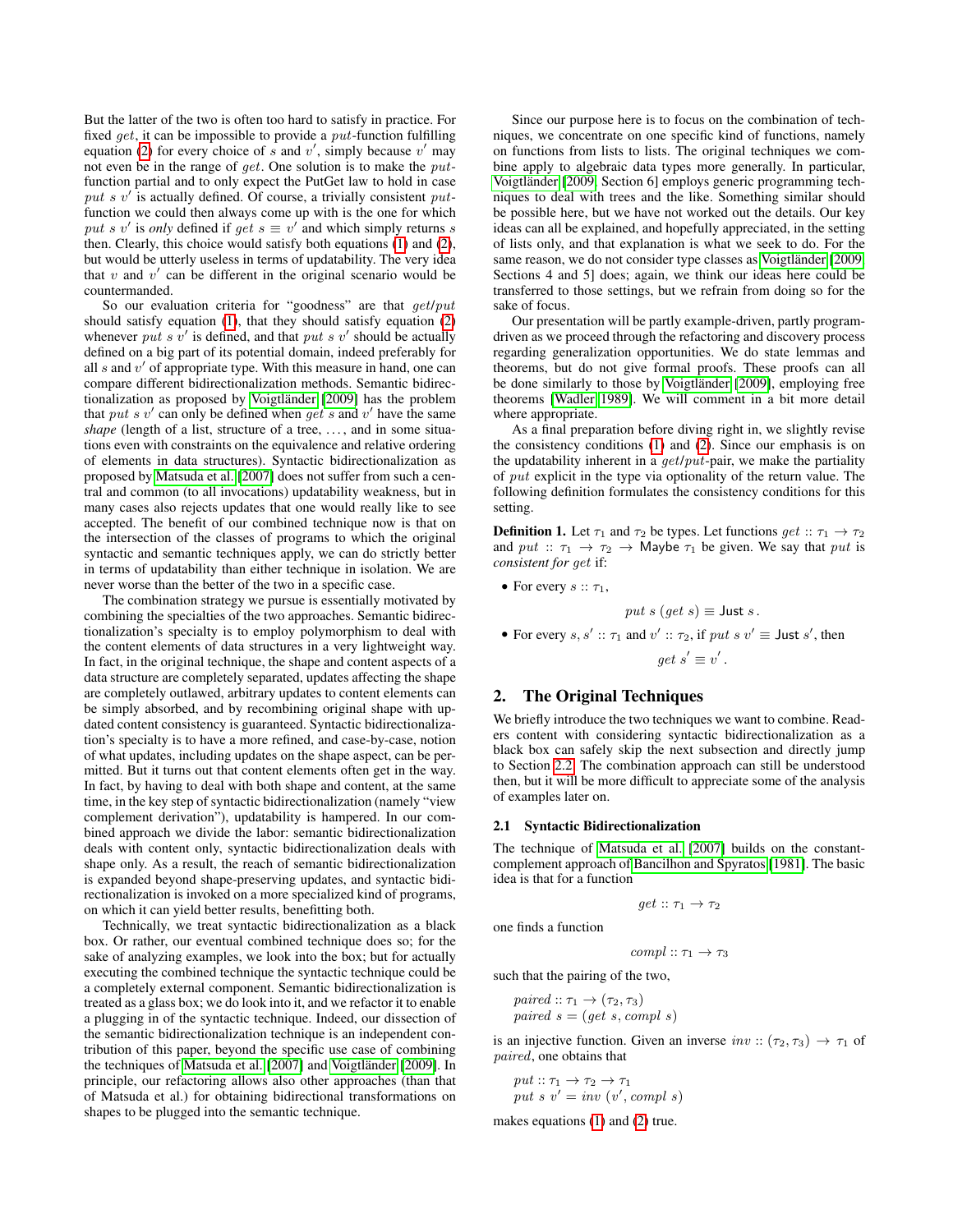In reality, asking for a full inverse inv of paired is too much. The function paired may not even be surjective. So one relaxes inv to be a partial function, either implicitly as [Matsuda et al.](#page-11-0) [\[2007\]](#page-11-0) do, or explicitly in the type. With

$$
inv: (\tau_2, \tau_3) \to \mathsf{Maybe}\; \tau_1
$$

and the requirements that

• for every  $s :: \tau_1$ ,

$$
inv\ (paired\ s) \equiv Just\ s\,,
$$

and

• for every  $s' :: \tau_1, v' :: \tau_2$ , and  $c :: \tau_3$ , if inv  $(v', c) \equiv$  Just  $s'$ , then

$$
paired s' \equiv (v', c),
$$

we obtain that

 $put: : \tau_1 \rightarrow \tau_2 \rightarrow$  Maybe  $\tau_1$ put s  $v' = inv(v', compl s)$ 

is consistent for get in the sense of Definition [1.](#page-1-1)

The approach of [Matsuda et al.](#page-11-0) [\[2007\]](#page-11-0) is to perform all the above by syntactic program transformations. For a certain class of programs, they give an algorithm that automatically derives compl from get in such a way that paired is indeed injective. Then instead of the definition for paired above they produce one using a tupling transformation [\[Pettorossi 1977\]](#page-11-12) that avoids the two independent traversals of s with get and compl. They syntactically invert *paired* to obtain *inv*, and subsequently fuse the computations of inv and compl in the definition of put, again using a syntactic transformation [\[Wadler 1990\]](#page-11-9).

We illustrate the syntactic approach based on two examples. A generalization over the above picture is that instead of Maybe we will use an arbitrary monad. This allows for more flexible use of the resulting put-function, and also enables us to provide informative error messages if desired.

**Example 1.** Assume our *get*-function is as follows, sieving a list to keep only every second element:

```
get_1 : [\alpha] \rightarrow [\alpha]get_1 [] = []
get_1[x] = []get_1(x:y:zs) = y:(get_1zs)
```
This function fulfills the syntactic prerequisites imposed by [Mat](#page-11-0)[suda et al.](#page-11-0)  $[2007]$ . They are (necessary<sup>[1](#page-2-0)</sup> and sufficient): that functions must be first-order, must be *linear* (no variable occurs more than once in a single right-hand side), and that there must be no function call with anything else than variables in its arguments.

Given the above, the following complement function is automatically derived:

```
data Compl\alpha = C_1 | C_2 \alpha | C_3 \alpha (Compl\alpha)
compl :: [\alpha] \rightarrow Compl \alphacompl [] = C_1compl\ [x] = \mathsf{C}_2\ xcompl (x:y:zs) = \mathsf{C}_3 x (compl zs)
```
(Matsuda et al. work in an untyped language, so they have no need to explicitly introduce the data type Compl, but as we formulate our ideas in Haskell, we will be careful to introduce appropriate types as we go along.)

The basic ideas for the derivation of *compl* are that variables dropped when going from left to right in a defining equation of get

are collected by compl, and that, where necessary, different data constructors (of same arity/type) are used on the right-hand sides of compl to disambiguate between overlapping ranges of righthand sides of get. (In this specific example, this is not what causes different data constructors to be used. Instead, the simple fact that different arities are required, due to different numbers of dropped variables and recursive calls, leads to different data constructors.)

Tupling gives the following definition for the paired function:

```
paired :: [\alpha] \rightarrow ([\alpha], \text{Compl } \alpha)paired [ = ([ , C_1)paired [x] = ([ , \mathsf{C}_2 x)paired (x : y : zs) = (y : v, \mathsf{C}_3 x c)where (v, c) = paired zs
```
Syntactic inversion, basically just exchanging left- and right-hand sides, plus introduction of monadic error propagation, gives:

$$
inv:: \text{Monad } \mu \Rightarrow ([\alpha], \text{Compl } \alpha) \rightarrow \mu [\alpha]
$$
  
\n
$$
inv [[], \mathsf{C}_1) = return [ ]
$$
  
\n
$$
inv ([], \mathsf{C}_2 x) = return [x]
$$
  
\n
$$
inv (y : v, \mathsf{C}_3 x c) = \text{do } zs \leftarrow inv (v, c)
$$
  
\n
$$
return (x : y : zs)
$$
  
\n
$$
inv = fail \text{ "Update violates complement."}
$$

Finally,

put :: Monad 
$$
\mu \Rightarrow [\alpha] \rightarrow [\alpha] \rightarrow \mu [\alpha]
$$
  
put  $s v' = inv(v', compl s)$ 

can be fused to:

$$
put:: \text{Monad } \mu \Rightarrow [\alpha] \to [\alpha] \to \mu [\alpha]
$$
\n
$$
put [[x] \quad [[] \quad = return [[x]
$$
\n
$$
put (x:y:zs) (y':v') = \text{do } zs' \leftarrow put zs v'
$$
\n
$$
put ... = fail "Update violates complement."
$$

Note that for this function, put s v' fails if and only if length  $v' \neq$ length (get<sub>1</sub> s). If it succeeds, it mixes the elements of s and v' as in, e.g., from Just  $(put [1..6] [7..9]) = [1, 7, 3, 8, 5, 9].$ 

An implementation of the syntactic bidirectionalization method is available at [http://www.kb.ecei.tohoku.ac.jp/~kztk/](http://www.kb.ecei.tohoku.ac.jp/~kztk/bidirectionalization/) [bidirectionalization/](http://www.kb.ecei.tohoku.ac.jp/~kztk/bidirectionalization/). It automatically performs the steps from get to compl and paired. It also performs the syntactic inversion from paired to inv, though without the explicit monadic error propagation we have used here. It is not always the case as in the above example that inv can directly be interpreted as a deterministic program. Instead, it can happen that the non-failing equations have overlapping left-hand sides, leading to a nondeterministic program, in which case a backtracking search becomes necessary. Such a backtracking search is what the implementation then does, though in practice it would of course be preferable to directly obtain a deterministic program.<sup>[2](#page-2-1)</sup> Also, the implementation does not at present realize the final fusion step, but instead works with the definition of put in terms of inv and  $compl$ . Clearly, these "deficiencies" of the implementation only affect the efficiency of the bidirectional transformation, not its correctness/consistency. For the above and the following example, we continue to perform ("by hand") the determinization and fusion steps, because the *put*-function thus obtained typically gives a better picture of the achieved updatability.

<span id="page-2-0"></span><sup>&</sup>lt;sup>1</sup> At least for the original method of [Matsuda et al.](#page-11-0) [\[2007\]](#page-11-0). Later work [\[Matsuda et al. 2009,](#page-11-8) in Japanese] relaxes the restrictions somewhat.

<span id="page-2-3"></span><span id="page-2-1"></span><sup>&</sup>lt;sup>2</sup> An alternative would be to run the syntactically inverted program in a functional logic language [\[Antoy and Hanus 2010\]](#page-11-13).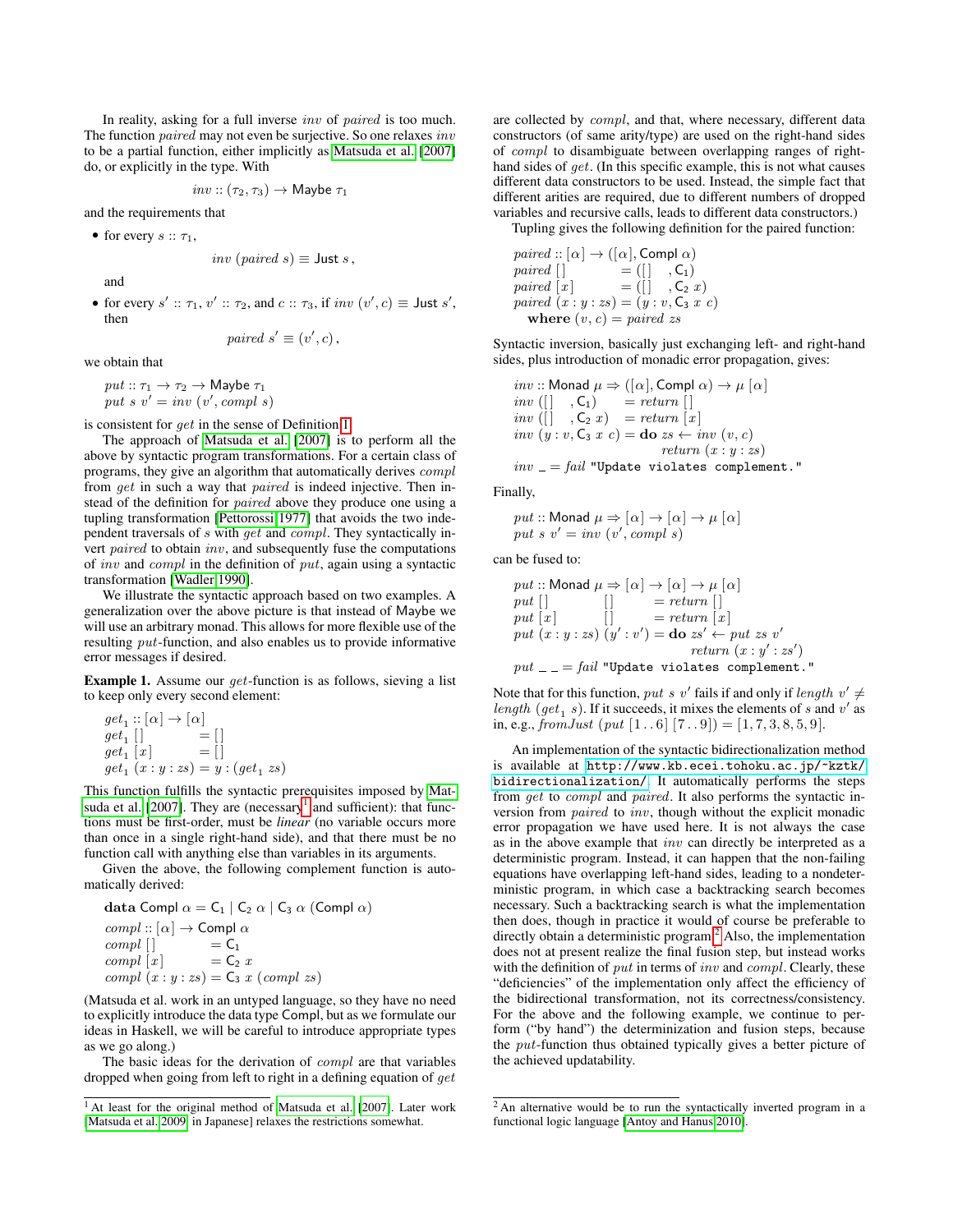Example 2. Assume our *get*-function is as follows, keeping every element of a list except for the last one:<sup>[3](#page-3-1)</sup>

$$
get_2 :: [\alpha] \rightarrow [\alpha]
$$
  
\n
$$
get_2 [] = []
$$
  
\n
$$
get_2 [x] = []
$$
  
\n
$$
get'_2 (x : y : zs) = x : (get' y zs)
$$
  
\n
$$
get' :: \alpha \rightarrow [\alpha] \rightarrow [\alpha]
$$
  
\n
$$
get' x [] = []
$$
  
\n
$$
get' x (y : zs) = x : (get' y zs)
$$

Then the syntactic approach produces the following complement function:

$$
\begin{array}{l} \textbf{data Compl }\alpha=\mathrm{C}_1 \mid \mathrm{C}_2 \; \alpha \mid \mathrm{C}_3 \; \alpha \\ \textit{compl}::[\alpha] \rightarrow \mathrm{Compl} \; \alpha \\ \textit{compl }[] \qquad = \mathrm{C}_1 \\ \textit{compl } [x] \qquad = \mathrm{C}_2 \; x \\ \textit{compl } (x:y:zs) = \textit{compl'} \; y \; zs \\ \textit{compl'}::\alpha \rightarrow [\alpha] \rightarrow \mathrm{Compl} \; \alpha \\ \textit{compl'} x \; [] \qquad = \mathrm{C}_3 \; x \\ \textit{compl'} x \; (y:zs) = \textit{compl'} \; y \; zs \end{array}
$$

Note that there are no data constructors around recursive calls. This omission is possible, because no variables are dropped in the respective equations and because automatic range analysis can tell the right-hand sides of those equations never overlap, for any instantiation of variables, with any other right-hand sides of the same function.

Tupling, inversion, and fusion (not spelled out here in detail) ultimately give:

put :: Monad µ ⇒ [α] → [α] → µ [α] put [ ] [ ] = return [ ] put [x ] [ ] = return [x ] put (x : y : zs) (x 0 : v 0 ) = do (y 0 , zs<sup>0</sup> ) ← put<sup>0</sup> y zs v<sup>0</sup> return (x 0 : y 0 : zs<sup>0</sup> ) put = fail "Update violates complement." put<sup>0</sup> :: Monad µ ⇒ α → [α] → [α] → µ (α, [α]) put<sup>0</sup> y [ ] [ ] = return (y, [ ]) put<sup>0</sup> y (z : zs) [ ] = put<sup>0</sup> z zs [ ] put<sup>0</sup> y zs (x 0 : v 0 ) = do (y 0 , zs<sup>0</sup> ) ← put<sup>0</sup> y zs v<sup>0</sup> return (x 0 , y 0 : zs<sup>0</sup> )

The updatability of these functions is that  $put\ s\ v'$  succeeds if and only if length  $v'$  and length (get<sub>2</sub> s) are equal or both greater than zero. For the latter case, the behavior of put is best understood by observing that the definition of  $put'$  is semantically equivalent (depending on one of the monad laws) to:

$$
put' :: \text{Monad } \mu \Rightarrow \alpha \rightarrow [\alpha] \rightarrow [\alpha] \rightarrow \mu (\alpha, [\alpha])
$$
  
put' y zs [] = return (last (y : zs), [])  
put' y zs (x' : v') = return (x', v' + [\text{last } (y : zs)])

and thus the third defining equation of put is equivalent (again depending on the same monad law) to the following two:

put 
$$
(x : y : zs)
$$
  $(x' : [] ) = return (x' : [last (y : zs)])$   
put  $(x : y : zs)$   $(x' : y' : v') = return (x' : y' : ...$   
 $v' + [last (y : zs)])$ 

and thus to:

$$
put (x : y : zs) (x' : v') = return (x' : v' + [last (y : zs)])
$$

# <span id="page-3-0"></span>2.2 Semantic Bidirectionalization

As already mentioned, we will develop our combined bidirectionalization technique only for lists, and only for fully polymorphic functions to bidirectionalize. So from now on, let

$$
get :: [\alpha] \rightarrow [\alpha]
$$

be fixed but arbitrary (except when discussing concrete examples, of course).

The intuition underlying the method of Voigtländer [\[2009\]](#page-11-1) is that  $put$  can gain information about the  $get$ -function by applying it to suitable input. The key is that get is polymorphic over the element type  $\alpha$ . This entails that its behavior does not depend on any concrete list elements, but only on positional information. And this positional information can be observed explicitly by applying get to ascending lists over integer values. Say get is tail, then every list  $[0 \tcdot n]$  is mapped to  $[1 \tcdot n]$ , which allows put to see that the head element of the original source is absent from the view, hence cannot be affected by an update on the view, and hence should remain unchanged when propagating an updated view back into the source. And this observation can be transferred to other source lists than  $[0 \dots n]$  just as well, even to lists over non-integer types, thanks to parametric polymorphism [\[Reynolds 1983;](#page-11-14) [Strachey 1967\]](#page-11-15).

Let us further consider the *tail* example as in the previous paragraph. First, put should find out to what element in an original source  $s$  each element in an updated view  $v'$  corresponds. Assume s has length  $n + 1$ . Then by applying tail to the same-length list  $[0..n]$ , put learns that the original view from which v' was obtained by updating had length  $n$ , and also to what element in  $s$  each element in that original view corresponded. Being conservative, the current semantic bidirectionalization method will only accept  $v'$  if it has retained that length  $n$ . For then, we also know directly the associations between elements in  $v'$  and positions in the original source. Now, to produce the updated source, we can go over all positions in  $[0 \dots n]$  and fill them with the associated values from  $v'$ . For positions for which there is no corresponding value in  $v'$ , because these positions were omitted when applying tail to  $[0.. n]$ , we can look up the correct value in  $s$  rather than in  $v'$ . For the concrete example, this will only concern position 0, for which we naturally take over the head element from s.

The same strategy works also for general *get*. In short, given s, produce a kind of template  $t = [0 \dots n]$  of the same length, together with an association  $g$  between integer values in that template and the corresponding values in  $s$ . Then apply  $get$  to  $t$  and produce a further association  $h$  by matching this template view versus the updated proper value view  $v'$ . Combine the two associations into a single one  $h'$ , giving precedence to h whenever an integer template index is found in both  $h$  and  $g$ . Thus, it is guaranteed that we will only resort to values from the original source  $s$  when the corresponding position did not make it into the view, and thus there is no way it could have been affected by the update. Finally, produce an updated source by filling all positions in  $[0..n]$  with their associated values according to  $\tilde{h}'$ .

The above strategy is exactly what Voigtländer [\[2009\]](#page-11-1) implements for the special case get  $:: [\alpha] \rightarrow [\alpha]$ . We recall the corresponding Haskell definitions, reformulating just a bit:

- Instead of presenting a higher-order  $bf$ -function that turns  $get$ into put, we directly give a definition of put that refers to a top-level-defined get.
- $\bullet$  We write *put* in monadic style to provide for more convenient error handling.

We define *put* as follows, using some functions from module Data.IntMap. Their type signatures, which should provide sufficient documentation, are given in Figure [1.](#page-4-0) One detail in behavior to mention additionally is that IntMap.union is left-biased for in-

<span id="page-3-1"></span> $3$  A helper function  $get'$  is used to prevent a function call with an argument that is not a variable.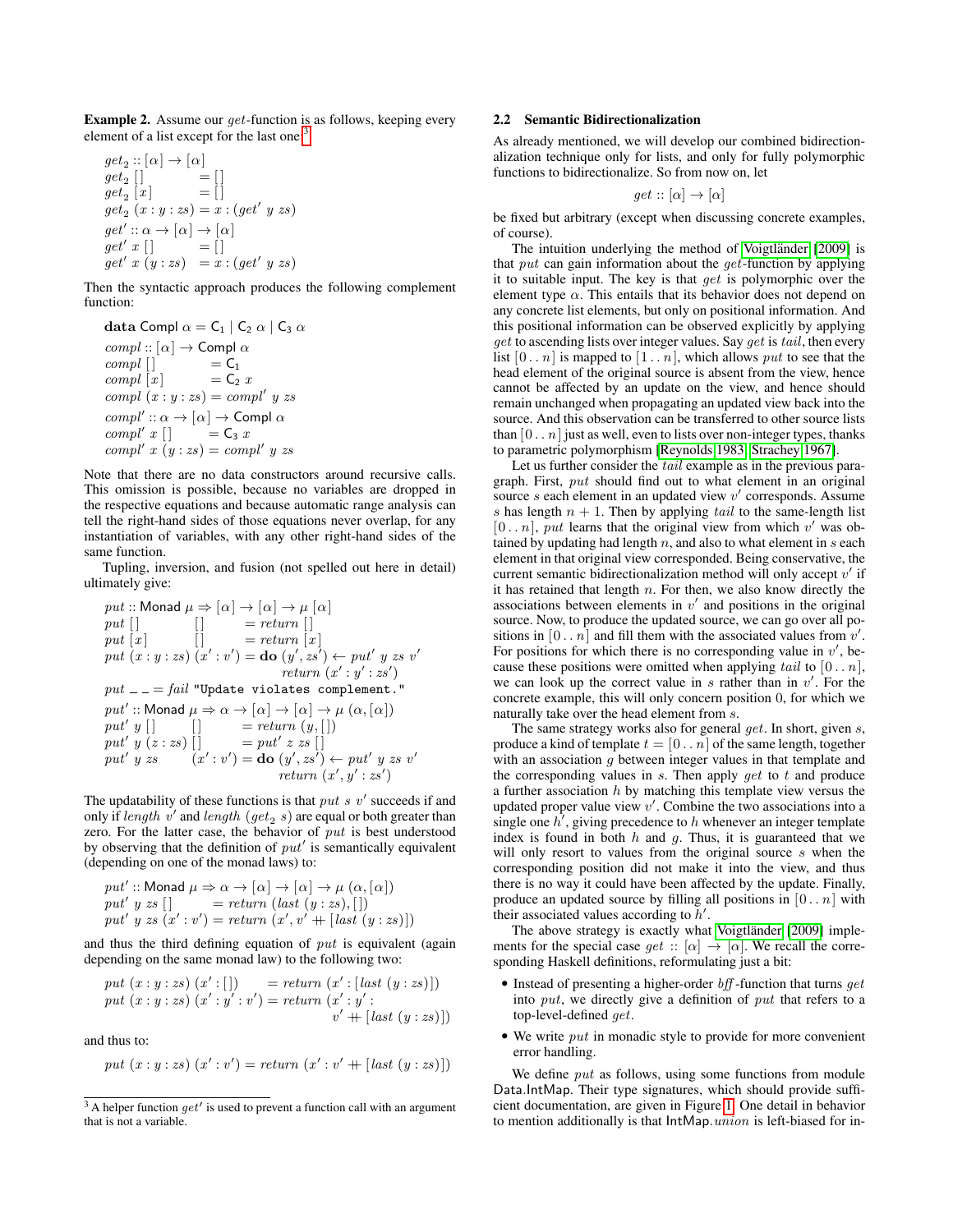| $:: [(\text{Int}, \alpha)] \rightarrow \text{IntMap }\alpha$                        |
|-------------------------------------------------------------------------------------|
| $from DistinctAscList::[(Int, \alpha)] \rightarrow IntMap \alpha$                   |
| $::$ IntMap $\alpha$                                                                |
| :: Int $\rightarrow \alpha \rightarrow$ IntMap $\alpha \rightarrow$ IntMap $\alpha$ |
| :: IntMap $\alpha$ → IntMap $\alpha$ → IntMap $\alpha$                              |
| $\therefore$ Int $\rightarrow$ IntMap $\alpha \rightarrow$ Maybe $\alpha$           |
|                                                                                     |

<span id="page-4-0"></span>Figure 1. Functions from module Data.IntMap.

tegers occurring as keys in both input maps. This realizes exactly the "precedence of  $h$  over  $g$ " alluded to in the informal exposition above.

```
put :: (Monad \mu, Eq \alpha) \Rightarrow [\alpha] \rightarrow [\alpha] \rightarrow \mu [\alpha]put s v' =do let t = [0 \dots length \ s - 1]let g = \text{IntMap}.from DistinctAscList (zip t s)h \leftarrow assoc (get t) v'
      \det h' = \text{IntMap}.union\ h\ greturn (map (from Just \circ flip IntMap.lookup h')t)
assoc :: (Monad \mu, Eq \alpha) \Rightarrow [Int] \rightarrow [\alpha] \rightarrow \mu (IntMap \alpha)
assoc [] [ ] = return IntMap. emptyassoc (i : is) (b : bs) =do m \leftarrow assoc is bs
     case IntMap.lookup i m of
      Nothing \rightarrow return (IntMap.insert i b m)
       Just c \rightarrow if b == cthen return m
                      else fail "Update violates equality."
assoc = = fail "Update changes the length."
```
The following theorem is essentially (up to the different way of expressing partiality of  $put$ ) what is proved by Voigtländer [\[2009\]](#page-11-1) in Theorems 1 and 2.

<span id="page-4-1"></span>**Theorem 1.** Let  $\tau$  be a type that is an instance of Eq in such a way that the definition given for  $==$  makes it reflexive, symmet*ric, and transitive.*

- *For every*  $s :: [\tau]$ *,*
- put s (get s) :: Maybe  $[\tau] \equiv$  Just s. • *For every*  $s, v', s' :: [\tau],$  *if put s*  $v' ::$  Maybe  $[\tau] \equiv$  Just  $s',$ *then*  $get s' == v'.$

Corollary 1. *Let* τ *be a type that is an instance of* Eq *in a way that the definition given for* == *agrees with semantic equality. Then*  $put::[\tau] \rightarrow [\tau] \rightarrow$  Maybe  $[\tau]$  *is consistent for get*  $::[\tau] \rightarrow [\tau]$ *.* 

The somewhat complicated definition of assoc and the references to  $Eq$  and  $==$  in the function definitions and in Theorem and Corollary [1](#page-4-1) are due to the fact that get could duplicate some of its input list elements, which requires special handling. As we are anyway going to outlaw such copying (driven by the utilized syntactic bidirectionalization method's inability to deal with non-linear functions), we do not elaborate on this further here. It is discussed in de-tail by Voigtländer [\[2009,](#page-11-1) end of Section 2 and start of Section 3].

Applying semantic bidirectionalization is very easy. We simply put the function definitions of put and assoc side by side with the get-function we want to bidirectionalize.

Example [1](#page-2-2) (continued). Just as was the case for syntactic bidirectionalization here, put s v' fails if and only if length  $v' \neq$ 

length (get<sub>1</sub> s). Indeed, the two versions of put are semantically equivalent (at type  $[\tau] \to [\tau] \to M$ aybe  $[\tau]$ , for  $\tau$  that is an instance of Eq). Here are a few representative calls and their results:

|         |                                     | syntactic    | semantic     |
|---------|-------------------------------------|--------------|--------------|
| S       | $\eta'$                             | put $s$ v'   | put $s$ v'   |
| "abcd"  | " x "                               | Nothing      | Nothing      |
| "abcd"  | "xy"                                | Just "axcy"  | Just "axcy"  |
| "abcd"  | "xyz"                               | Nothing      | Nothing      |
| "abcde" | $\mathbf{u}_{\mathbf{x}}\mathbf{u}$ | Nothing      | Nothing      |
| "abcde" | "xy"                                | Just "axcye" | Just "axcye" |
| "abcde" | "xyz"                               | Nothing      | Nothing      |

**Example [2](#page-2-3) (continued).** While, as we have seen, the  $put$ -function obtained via syntactic bidirectionalization succeeds whenever length  $v'$  and length (get<sub>2</sub> s) are equal or both greater than zero, for the *put*-function obtained via the semantic technique *put s v* will only be successful if *length*  $v' = length (get_2 s)$ . Again, a few representative calls and their results:

|                   |           | syntactic   | semantic   |
|-------------------|-----------|-------------|------------|
| $\mathcal{S}_{0}$ | $\eta'$   | put $s$ v'  | put $s$ v' |
| 11 H              | 11 H      | Just ""     | Just ""    |
| 11 H              | " x "     | Nothing     | Nothing    |
| "a"               | 11 H      | Just "a"    | Just "a"   |
| "a"               | "x"       | Nothing     | Nothing    |
| "ab"              | 11 H      | Nothing     | Nothing    |
| "ab"              | "x"       | Just "xb"   | Just "xb"  |
| "ab"              | "xy"      | Just "xyb"  | Nothing    |
| "abc"             | <b>HH</b> | Nothing     | Nothing    |
| "abc"             | "x"       | Just "xc"   | Nothing    |
| "abc"             | "xy"      | Just "xyc"  | Just "xyc" |
| "abc"             | "xyz"     | Just "xyzc" | Nothing    |

We see that syntactic and semantic bidirectionalization can agree or disagree in terms of updatability. Our aim is to combine the two into a technique that will represent a significant improvement over both. A reviewer suggested that on the intersection of their applicability domains, the syntactic technique on its own is never worse than the semantic technique on its own. We believe this to be true. So in a sense, we "only" try to improve over the syntactic method. Interestingly, the way forward is to defer that method to the role of a plug-in, with the technique of Voigtländer [\[2009\]](#page-11-1) in the master role. As preparation, we refactor that latter technique.

### <span id="page-4-3"></span>3. Refactoring Semantic Bidirectionalization

From now on, assume that for every n :: lnt, get  $[0..n]$  contains no duplicates. We call this property *semantic linearity*. It will clearly be fulfilled if get's syntactic definition is linear.

#### <span id="page-4-4"></span>3.1 Specialization to Semantically Linear  $get$ -Functions

We define

 $put_{linear} :: \text{Monad } \mu \Rightarrow [\alpha] \rightarrow [\alpha] \rightarrow \mu [\alpha]$ 

like *put* (but note the different type), except that the call to *assoc* is replaced by a call, with the same arguments, to the following function:

$$
\begin{array}{lll} \textit{assoc}' :: \textsf{Monad } \mu \Rightarrow [\textsf{Int}] \rightarrow [\alpha] \rightarrow \mu \ (\textsf{IntMap } \alpha) \\ \textit{assoc}' [] & [] & = return \ \textsf{IntMap}.\textit{empty} \\ \textit{assoc}' \ (i: is) \ (b: bs) = \textbf{do } m \leftarrow \textit{assoc}' \ is \ bs \\ & return \ (\textsf{IntMap}.\textit{insert } i \ b \ m) \\ \textit{assoc}' & = & = \textit{fail} \ \textsf{``Update changes the length.}\end{array}
$$

<span id="page-4-2"></span>The proof of the following theorem is very similar to that of Theorem [1,](#page-4-1) additionally using semantic linearity of get in a straightforward way.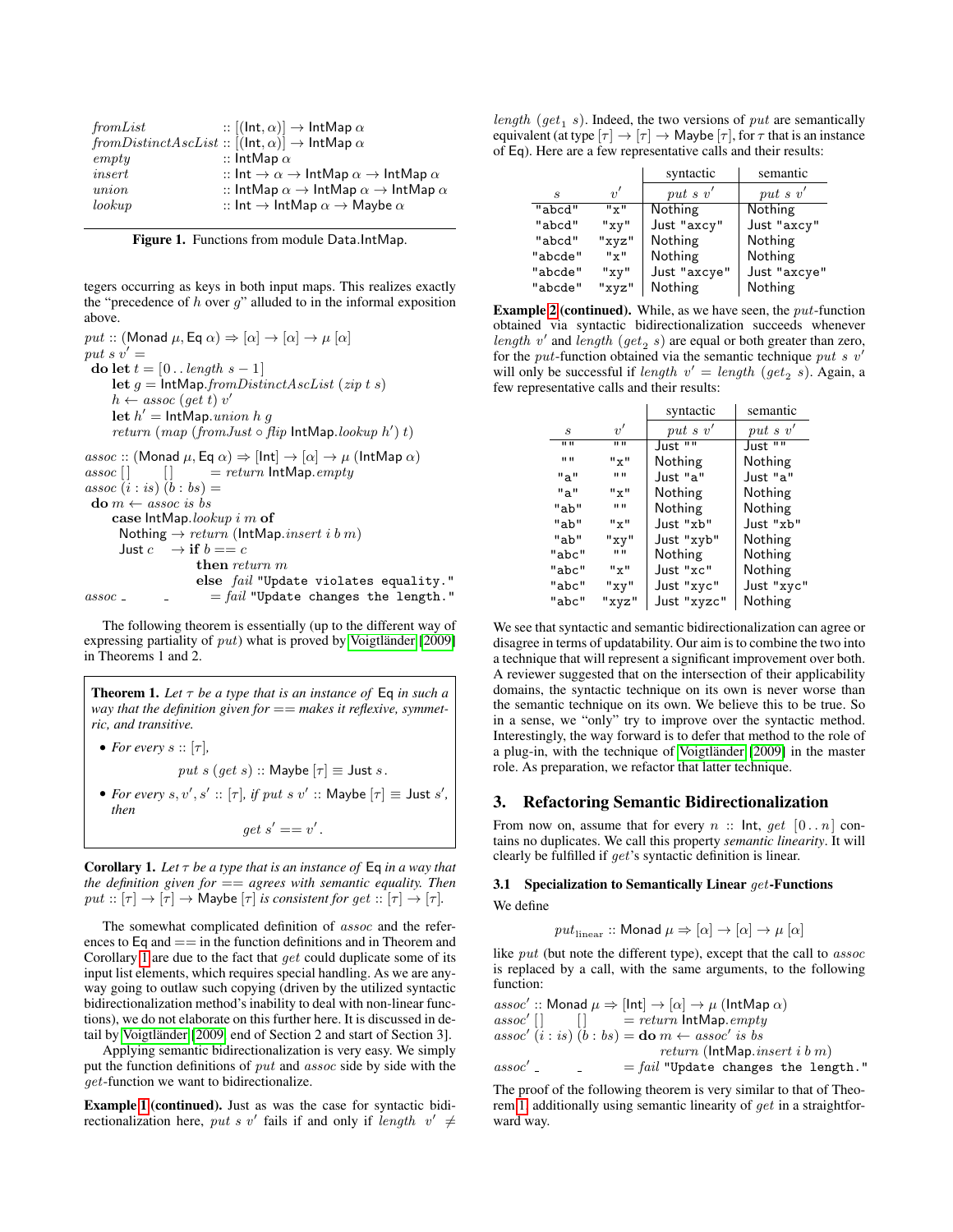**Theorem 2.** *For every type*  $\tau$ *,*  $put_{\text{linear}} :: [\tau] \rightarrow [\tau] \rightarrow \text{Maybe} [\tau]$ *is consistent for*  $get$   $::$   $[\tau]$   $\rightarrow$   $[\tau]$ .

But semantic linearity gives us more. It rules out one important cause for a potential failure of view-update. As a consequence, we can now formulate a sufficient condition for a successful update.

Definition 2. We say that a function

$$
put: : [\tau] \rightarrow [\tau] \rightarrow \text{Maybe } [\tau]
$$

(for some type  $\tau$ ) is *fixed-shape-friendly for get* if for every  $s, v'$  ::  $[\tau]$ , if length  $v' =$  length (get s), then put s  $v' \equiv$  Just s' for some  $s'$ :  $[\tau]$ .

Note that the original  $put: [\tau] \rightarrow [\tau] \rightarrow \text{Maybe } [\tau]$  from Section [2.2](#page-3-0) is not in general fixed-shape-friendly for get-functions that are not semantically linear. On the other hand,  $put_{\text{linear}} :: [\tau] \rightarrow$  $[\tau] \rightarrow$  Maybe  $[\tau]$  is not even generally *consistent* for *get*-functions that are not semantically linear. But since we *have* now restricted get-functions to be semantically linear, we have consistency by the above theorem, and can moreover prove the following one.

**Theorem 3.** *For every type*  $\tau$ *,*  $\mathit{put}_\mathrm{linear}::[\tau]\rightarrow[\tau]\rightarrow\mathsf{Maybe}\left[\tau\right]$ *is fixed-shape-friendly for* get*.*

For the proof, we basically just observe that the last defining equation of  $assoc'$  will never be reached if the argument lists are of the same length.

We can also give a negative statement about updatability (which also holds for the put from Section [2.2,](#page-3-0) of course).

**Theorem 4.** For every type 
$$
\tau
$$
 and  $s, v' :: [\tau]$ , if length  $v' \neq$  length (get s), then put<sub>linear</sub> s v' :: Maybe  $[\tau]$   $\equiv$  Nothing.

For the proof, we observe that the last defining equation of assoc' (or assoc) is reached if the argument lists are of different lengths.

### <span id="page-5-1"></span>3.2 Decomposition to Expose the Shape Aspect

We refactor  $put_{\mathrm{linear}}$  to make the treatment of shapes (list lengths) explicit. To that end, we first define  $sput_{\text{naive}}$  as follows:

$$
\begin{array}{l} \mathit{sput}_\mathrm{naive} :: \mathsf{Monad}\ \mu \Rightarrow \mathsf{Int} \to \mathsf{Int} \to \mu \ \mathsf{Int}\\ \mathit{sput}_\mathrm{naive}\ l_s\ l_{v'} = \mathbf{if}\ l_{v'} == \mathit{length}\ (\mathit{get}\ [0\mathinner{.} l_s-1])\\ \mathbf{then}\ \mathit{return}\ l_s \\ \mathbf{else}\ \mathit{fail}\ \ \mathsf{ "Update}\ \ \mathtt{changes}\ \ \mathtt{the}\ \ \mathtt{length}\ \cdot \end{array} \end{array}
$$

Using that function, we then define  $put_{\text{refac}}$  as follows:

 $\mathit{put}_\text{refac} :: \mathsf{Monad}\ \mu \Rightarrow [\alpha] \to [\alpha] \to \mu\ [\alpha]$  $put_{\text{refac}}$ s $v'=$ do let  $l_s = length s$ let  $g = \text{IntMap}.from DistinctAscList (zip  $[0..l_s-1]$  s)$  $l' \leftarrow sput_{\text{naive}} l_s \ (length \ v')$  $\det t = [0 \dots l' - 1]$ let  $h = from DistinctList (zip (get t) v')$  $\det h' = \text{IntMap}.union h g$ return (map (from Just  $\circ$  flip IntMap.lookup h')t)

$$
from DistinctList={\sf IntMap}.from List
$$

The refactoring consists of:

- making the check for equal length of  $get [0..length s-1]$  and  $v'$ , otherwise performed inside  $assoc<sup>7</sup>$ , explicit, and outsourcing it to  $sput_{\rm naive},$  and
- realizing that once this check was successful, the role of  $assoc'$ can be taken over by  $zip$  and  $IntMap.formatList$ .

The following lemma establishes that the refactoring is indeed correct, and thus transports the (good and bad) properties of  $put_{\text{linear}}$ , namely Theorems [2–](#page-4-2)[4,](#page-5-0) to  $put_{\rm refac}$ .

**Lemma 1.** For every type  $\tau$  and  $s, v' :: [\tau]$ , we have

$$
\textit{put}_{\text{linear}} \ s \ v' :: \textsf{Mapbe}\ [\tau] \equiv \textit{put}_{\text{refac}} \ s \ v' :: \textsf{Mapbe}\ [\tau]\,.
$$

The motivation for our refactoring above is that we make explicit, in  $sput_{\text{naive}}$ , what happens on the shape level, namely that only updated views with the same length as the original view can be accepted, and that the length of the source will never be changed. By "playing" with  $sput_{\text{naive}}$ , we can change that behavior. For example, it is tempting to change the last line of the above definition of  $sput_{\text{naive}}$  to:

else return (head 
$$
[l_{s'} | l_{s'} \leftarrow [0..],
$$
  
 $l_{v'} == length (get [0..l_{s'}-1])])$ 

That would correspond to a "brute force" search for an appropriate new source shape. A reviewer pointed out that, thanks to semantic linearity of get, it would be sufficient to start the search for  $l_s$ at  $l_{v'}$ , i.e., that one could replace  $[0 \tcdot \tcdot]$  by  $[l_{v'} \tcdot \tcdot]$  above, and that further optimizations like memoization might be possible to speed up the search. However, our motivation for discarding the "brute force" approach is not primarily efficiency. We are looking for a more effective approach in the sense that updates should be meaningful to the user. The kind of perfect updatability that could be achieved using pure search (possibly with some limited guidance by the user via heuristics, expressed as reorderings of the candidate list  $[l_{v'}]$  ...]) could produce quite unintuitive results. As reckoned by the same reviewer, we expect that by replacing  $sput_{\text{naive}}$  with a more "intelligent" or "intuition-guided" shape-bidirectionalizer, such as one based on the constant-complement approach, we will get more useful results overall.

# <span id="page-5-2"></span><span id="page-5-0"></span>4. Combining Syntactic and Semantic Bidirectionalization

Our key idea is abstraction: from lists to list lengths (generally, from data structures to their shapes). Since we prefer to work with a more symbolic representation than built-in integers provide, we first define a new data type and conversion functions as follows:

$$
\mathbf{data}\ \mathsf{Nat} = \mathsf{Z} \ | \ \mathsf{S}\ \mathsf{Nat}
$$

$$
toNat::Int \to Nat
$$
  
\n
$$
toNat 0 = Z
$$
  
\n
$$
toNat n | n > 0 = S (toNat (n - 1))
$$
  
\n
$$
fromNat::Nat \to Int
$$
  
\n
$$
fromNat Z = 0
$$

fromNat  $(S n) = 1 + fromNat n$ 

and then a function sget as follows:

$$
\begin{array}{l} \hspace{2.2cm} sget:: \textsf{Nat} \rightarrow \textsf{Nat} \\ sget \;l_s = toNat \;(\textit{length} \;(\textit{get}\;[0 \mathinner{.\,.} \textit{fromNat} \;l_s - 1])) \end{array}
$$

The point, later, will be that one can also directly derive a simplified syntactic definition for sget from a given definition for get. But for the moment, we simply take the above definition.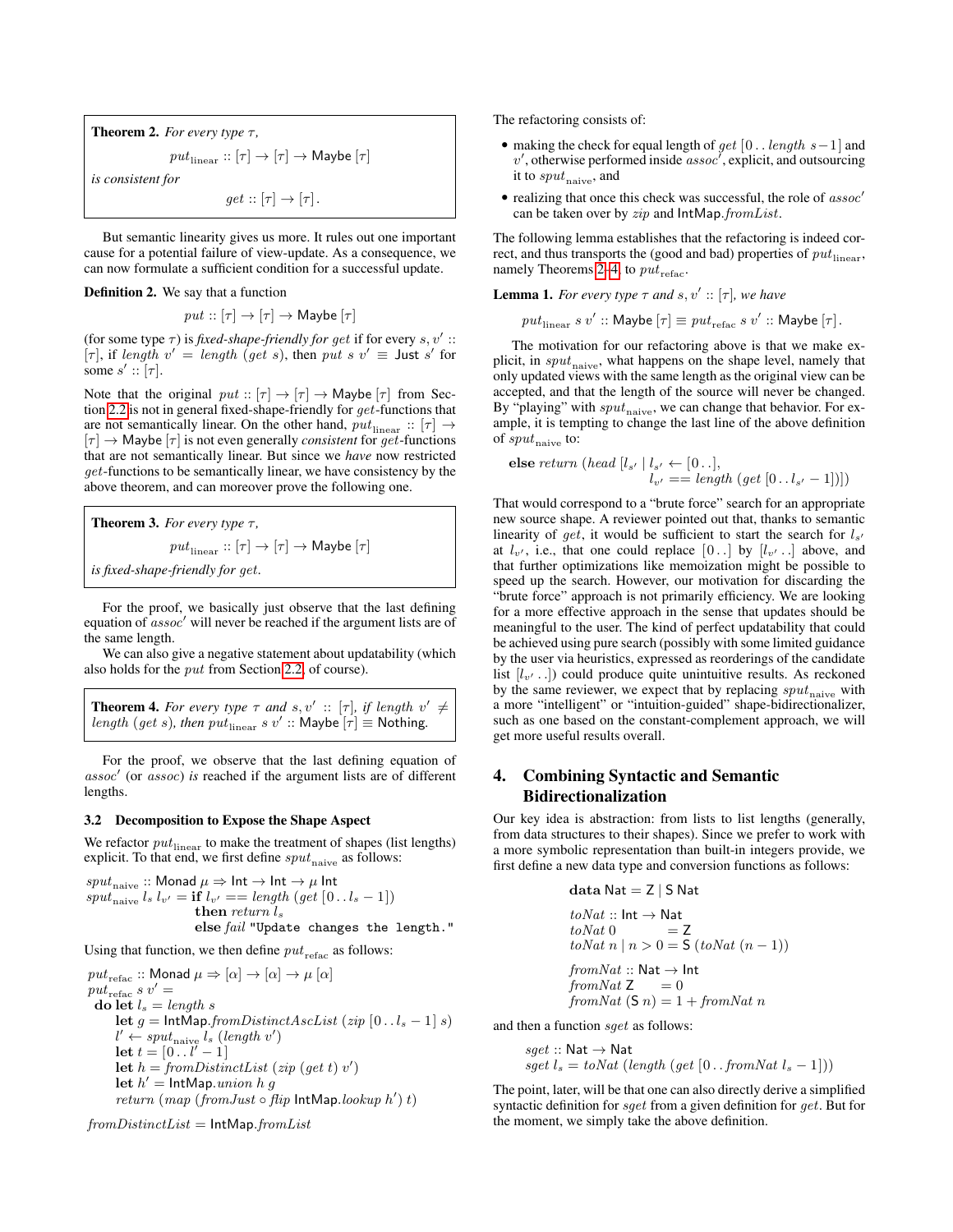Next, we assume that some function sput is given, with the following type:

 $sput::$  Nat  $\rightarrow$  Nat  $\rightarrow$  Maybe Nat,

and that sput is consistent for sget. Of course,

$$
sput \, l_s \, l_{v'} = \text{case} \, sput_{\text{naive}} \, (from Nat \, l_s) \, (from Nat \, l_{v'})
$$
\n
$$
\text{of Nothing} \rightarrow \text{Nothing}
$$
\n
$$
\text{Just } l \rightarrow \text{Just } (to Nat \, l)
$$

is always a valid choice, with any of the versions of  $sput_{\rm naive}$ discussed in Section [3.2,](#page-5-1) but for many get-functions there will be better alternatives!

We now define  $put_{\text{comb}}$  as below. There are three differences from  $put_{\text{refac}}$ : we use Nat instead of Int to call out to sput instead of  $sput_{\text{naive}}$ , we generate an error message in case  $sput$  fails (previously this was done directly in  $sput_{\text{naive}}$ ), and we drop the fromJust from the last (return-) line. The latter change introduces an extra Maybe type constructor in the output list type, and is done to deal with list positions for which no data is known, neither from the original source nor from the updated view.

$$
\begin{array}{l} put_{\text{comb}}::\text{Monad}\ \mu \Rightarrow [\alpha]\rightarrow [\alpha]\rightarrow \mu\ [\text{Maybe}\ \alpha] \\ put_{\text{comb}}\: s\ v' = \\ \text{do let}\ l_s = length\: s \\ \text{let}\ g = \text{IntMap}.fromDistinctAsclist\ (zip \ [0\mathinner{.}.l_s-1]\ s) \\ l' \leftarrow maybe\ (fail\ \text{"Could not handle shape change."}\ ) \\ return \qquad \qquad (sput\ (toNat\ l_s)\ (toNat\ (length\ v'))) \\ \text{let}\ t = [0\mathinner{.}.fromNat\ l'-1] \\ \text{let}\ h = fromDistinctList\ (zip\ (get\ t)\ v') \\ \text{let}\ h' = \text{IntMap.union}\ h\ g \\ return\ (map\ (flip\ \text{IntMap.lookup}\ h')\ t) \\ \text{The proof of the following theorem is very similar to that by} \end{array}
$$

Voigtländer [\[2009\]](#page-11-1) for his Theorems 1 and 2, but of course additionally uses the assumption that sput is consistent for sget.

### **Theorem 5.** Let  $\tau$  be a type.

• *For every*  $s$  ::  $[\tau]$ *,* 

 $put_{\text{comb}} s (get s) :: \text{Maybe } [\text{Maybe } \tau] \equiv \text{Just } (map \text{ Just } s).$ 

• For every  $s, v' :: [\tau]$  and  $s' ::$  [Maybe  $\tau$ ], if  $put_{\text{comb}} s v' ::$ Maybe  $[Ma$ ybe  $\tau] \equiv$  Just s', then

 $get s' \equiv map$  Just  $v'$ .

The following theorem can also be shown to hold, basically by observing that if length  $v' = length (get s)$ , then

$$
sget (toNat (length s)) \equiv toNat (length v'),
$$

and thus, by consistency of sput for sget, inside the  $put_{\rm comb}$ definition l' will be successfully assigned the value to Nat  $l_s$ , and subsequently every index position from  $t$  will lead to a successful lookup in  $h'$ , because at least g will contain a matching entry.

**Theorem 6.** For every type  $\tau$  and  $s, v' :: [\tau]$ , if length  $v' =$ length (get s), then  $put_{\text{comb}}$  s v' :: Maybe [Maybe  $\tau$ ]  $\equiv$  $Just (map Just s') for some s' :: [7].$ 

As mentioned above,  $put_{\text{comb}}$  uses an extra Maybe type constructor to deal with positions in the output list for which no data is known, neither from the original source nor from the updated view. It is usually more convenient to instead use a default value for such positions, so we define a function  $dput$  as follows:<sup>[4](#page-6-0)</sup>

$$
dput :: \text{Monad } \mu \Rightarrow \alpha \to [\alpha] \to [\alpha] \to \mu [\alpha]
$$
  

$$
dput d s v' = \text{do } s' \leftarrow put_{\text{comb}} s v'
$$
  

$$
return (map (maybe d id) s')
$$

The following two statements are then relatively direct consequences of Theorems [5](#page-6-1) and [6.](#page-6-2)

**Corollary 2.** *For every type*  $\tau$  *and*  $d$  ::  $\tau$ *,* 

*dput d* ::  $[\tau] \rightarrow [\tau] \rightarrow$  Maybe  $[\tau]$ 

*is consistent for*

<span id="page-6-3"></span> $get: [\tau] \rightarrow [\tau]$ .

<span id="page-6-4"></span>**Corollary 3.** *For every type*  $\tau$  *and*  $d$  ::  $\tau$ *,* 

$$
dput d
$$
 ::  $[\tau] \rightarrow [\tau] \rightarrow \text{Maybe } [\tau]$ 

*is fixed-shape-friendly for* get*. (Moreover, the default value* d *is not actually used in dput d s v' if length*  $v' =$  *length (get s).*)

It is important to note that no general negative statement like Theorem [4](#page-5-0) holds for  $dput$  (or for  $put_{\text{comb}}$ ). It all depends on the definition of sput!

Namely, if from a given get, we make an sget, and find a good sput for it, then *dput* will also be good for *qet*. This is where we can now plug in the work of [Matsuda et al.](#page-11-0) [\[2007\]](#page-11-0) as a black box. For functions get that are polymorphic and at the same time satisfy the syntactic restrictions imposed by Matsuda et al.'s technique, we can use that technique for deriving sput from sget. Voila, done.

### <span id="page-6-5"></span>5. Analysis of Examples

We detail the execution of the just introduced combination idea on the two examples considered in Section [2.](#page-1-0) This leads to some general observations about ways in which, and why, the combined approach improves over both its constituent techniques, and also provides motivation for further extensions we will consider in the two subsequent sections.

<span id="page-6-1"></span>Example [1](#page-2-2) (continued). We have seen in Sections [2.1](#page-1-2) and [2.2](#page-3-0) that for  $get_1$  both syntactic and semantic bidirectionalization on their own lead to quite limited updatability. Namely,  $put\ s\ v'$  only succeeds if  $\text{length } v' = \text{length } (\text{get}_1 \text{ } s)$ . The same holds for  $\text{put}_{\text{linear}}$ and  $put_{refac}$ , of course, as they are only refactorings of the  $put$ function obtained by semantic bidirectionalization.

On the other hand, for the combination of the two techniques, we can proceed as follows. The *sget* corresponding to  $get_1$ , as obtained via a pretty straightforward syntactic transformation, looks as follows:

$$
sget :: Nat \rightarrow Nat
$$
  
\n
$$
sget Z = Z
$$
  
\n
$$
sget (S Z) = Z
$$
  
\n
$$
sget (S (S zs)) = S (sget zs)
$$

<span id="page-6-2"></span>For it, the syntactic bidirectionalization method of [Matsuda et al.](#page-11-0) [\[2007\]](#page-11-0) produces the following complement function:

$$
\begin{array}{ll}\n\textbf{data SCompl} = \textbf{SC}_1 \mid \textbf{SC}_2 \\
\textit{scompl} :: \textsf{Nat} \rightarrow \textsf{SCompl} \\
\textit{scompl Z} &= \textbf{SC}_1 \\
\textit{scompl} \mid (\textbf{S} \mid \textbf{Z}) &= \textbf{SC}_2 \\
\textit{scompl} \mid (\textbf{S} \mid (\textbf{S} \mid \textbf{z}s)) = \textit{scompl z}\n\end{array}
$$

Note that the move from  $[\alpha]$  to Nat in  $get_1 \mapsto \mathit{sget}$  has obviated the need to collect any dropped variables in the complement function. As a consequence, with the help of range analysis, no data constructor is necessary around the recursive call. (That is a crucial optimization embedded in Matsuda et al.'s transformation.) For the two non-recursive equations, different data constructors are needed, because the ranges of the original right-hand sides overlap.

<span id="page-6-0"></span><sup>4</sup> Concrete examples of using default values appear in the next section.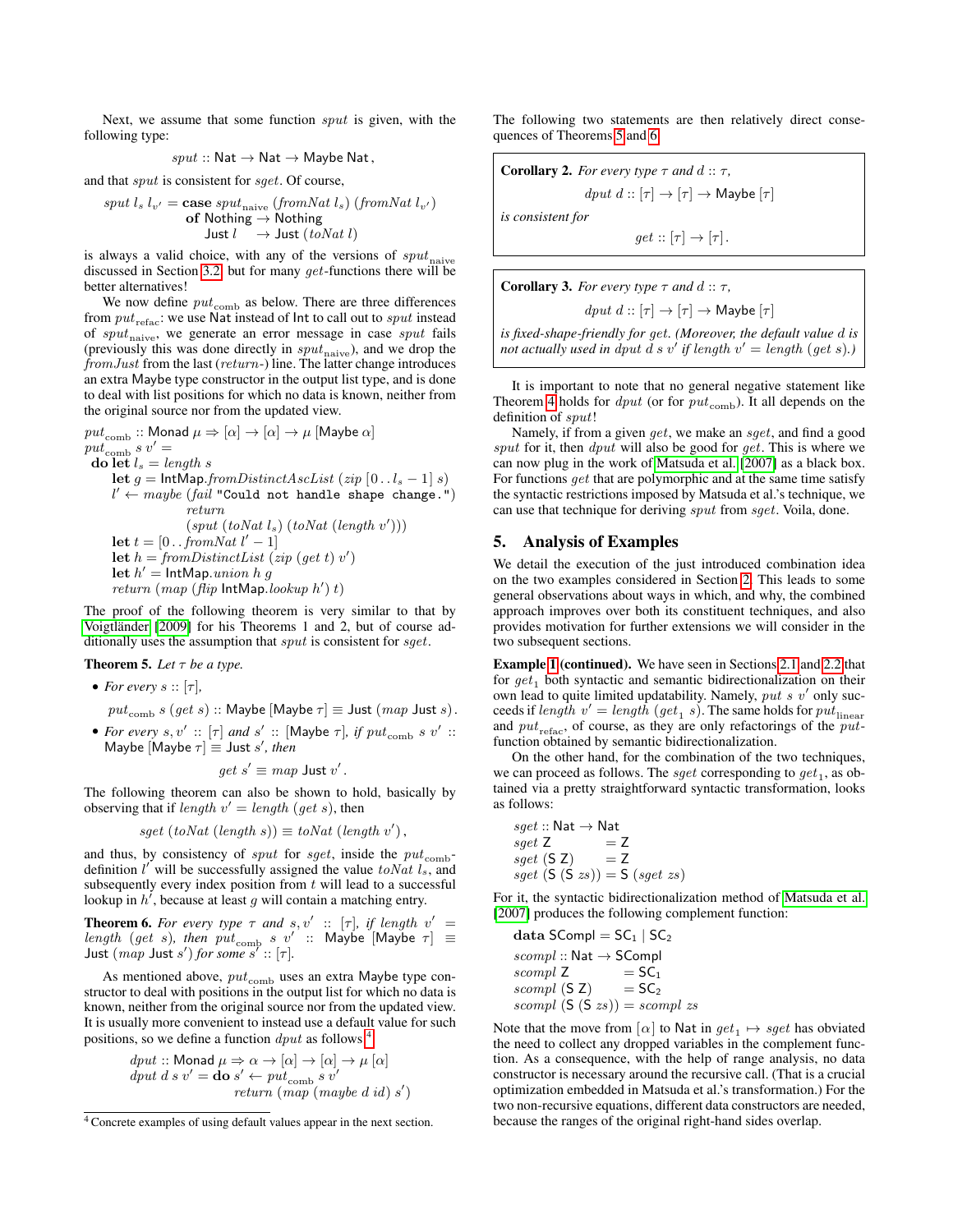Tupling of sget and scompl leads to:

 $spaired::$  Nat  $\rightarrow$  (Nat, SCompl)  ${spaired\;Z} \qquad \quad = (Z\quad , SC_1)$ spaired  $(S Z)$  =  $(Z , SC_2)$ spaired  $(S (S zs)) = (S v, c)$ where  $(v, c) =$  spaired zs

Inversion gives:<sup>[5](#page-7-0)</sup>

sinv :: Monad  $\mu \Rightarrow$  (Nat, SCompl)  $\rightarrow \mu$  Nat  $sinv$  (Z,  $SC_1$ ) = return Z  $sinv$  (Z,  $SC_2$ ) = return (S Z)  $\sin v$  (S v, c) = do zs  $\leftarrow$  sinv (v, c) return  $(S(S \text{ }zs))$ 

and finally,

$$
sput :: Nat \rightarrow Nat \rightarrow Maybe Nat
$$
  

$$
sput s v' = sin v (v', scompl s)
$$

can be fused to:

 $sput::$  Nat  $\rightarrow$  Nat  $\rightarrow$  Maybe Nat sput  $Z = return Z$ sput  $(S Z)$   $Z = return (S Z)$ sput  $(S (S zs)) Z = sput xs Z$  $sput s$  $(v') =$ **do**  $zs \leftarrow sput s v'$ return  $(S (S zs))$ 

The benefit of the combination of syntactic and semantic bidirectionalization can be observed by comparing dput as obtained from the above  $sput$ -function to the function  $put$  from Example [1](#page-2-2) in Section [2.1](#page-1-2) (which we have seen is equivalent to put,  $put_{linear}$ , and  $put_{\text{refac}}$  as obtained via semantic bidirectionalization). Here are a few representative calls and their results:

| $\eta'$                             | put $s$ v'   | $dyut$ , $s$ v   |
|-------------------------------------|--------------|------------------|
| 11 <sub>X</sub> 11                  | Nothing      | Just " $ax$ "    |
| "xx"                                | Just "axcy"  | Just "axcy"      |
| "xyz"                               | Nothing      | Just "axcy z"    |
| "xyzv"                              | Nothing      | Just "axcy z v"  |
| $\mathbf{u}_{\mathbf{x}}\mathbf{u}$ | Nothing      | Just "axc"       |
| "xy"                                | Just "axcye" | Just "axcye"     |
| "xyz"                               | Nothing      | Just "axcyez "   |
| "xyzv"                              | Nothing      | Just "axcyez v " |
|                                     |              |                  |

Note that when length  $v' \neq length (get_1 s)$ , dput ' ' s v' extends, making use of the default value, or shrinks the source list by a number of elements that is a multiple of two (to preserve the remainder modulo two, as fixed via scompl). All updates can be successfully handled, in contrast to all the versions of  $put$  we have considered for this example before!

As a "lesson" from the above example, we could formulate:

The move from  $\lceil \alpha \rceil$  to Nat can make the *get*-function considerably simpler. In particular, no data values have to be kept. Here, this has even led (thanks to range analysis) to one constructor in the complement creation becoming superfluous completely, which resulted in perfect updatability.

Example [2](#page-2-3) (continued). We have seen in Sections [2.1](#page-1-2) and [2.2](#page-3-0) that for  $get_2/get'$  the updatability achieved by syntactic bidirectionalization is that put s v' succeeds whenever length v' and

length (get<sub>2</sub> s) are equal or both greater than zero, while the semantic technique is only successful if length  $v' = length (get_2 s)$ . Let us analyze how the combined technique fares.

The move from  $\lceil \alpha \rceil$  to Nat yields:

$$
sget :: Nat \rightarrow Nat
$$
  
\n
$$
sget Z = Z
$$
  
\n
$$
sget (S Z) = Z
$$
  
\n
$$
sget (S (S zs)) = S (sget' zs)
$$
  
\n
$$
sget' :: Nat \rightarrow Nat
$$
  
\n
$$
sget' Z = Z
$$
  
\n
$$
sget' (S zs) = S (sget' zs)
$$

Note that regarding the helper function  $get'$  one argument becomes superfluous. Indeed, when moving from  $\alpha$  to Nat, there is no role to play anymore for content elements of type  $\alpha$ .

The automatic view complement generation of [Matsuda et al.](#page-11-0) [\[2007\]](#page-11-0) yields either of two functions  $scompl_1/scompl_2$  for  $sget$ (with data SCompl =  $SC_1$  |  $SC_2$  |  $SC_3$ ) which differ only in their last defining equation:

$$
\begin{array}{ll}\nscompl_? : \mathsf{Nat} \to \mathsf{SCompl} \\
scompl_? \mathsf{Z} & = \mathsf{SC}_1 \\
scompl_? \mathsf{(S Z)} & = \mathsf{SC}_2 \\
scompl_? \mathsf{(S (S z s))} = \mathsf{SC}_?
$$

while for  $sget'$ , one obtains the following complement function:

$$
scompl' :: Nat \rightarrow SCompl
$$
  
 
$$
scompl' Z = SC_3
$$
  
 
$$
scompl' (S zs) = SC_3
$$

Note that injectivity analysis (of  $sget'$ ) has enabled the omission of recursive calls, and the use of a constant function for  $scompl'$ . Due to range analysis, we have a choice between  $SC_1$  and  $SC_2$  in the equation  $\text{scompl}_?$  (S (S  $\text{zs})$ ) = ....

Tupling, inversion, and fusion (again not spelled out here in detail) ultimately give:

|                | $sput_1 :: Nat \rightarrow Nat \rightarrow Maybe Nat$ |               |              |                                    |  |  |
|----------------|-------------------------------------------------------|---------------|--------------|------------------------------------|--|--|
| $sput_1$ Z     |                                                       | $\mathcal{L}$ |              | $=$ return $Z$                     |  |  |
| $sput_1$ (S Z) |                                                       |               | $\mathbb{Z}$ | $= return (S Z)$                   |  |  |
|                | $sput_1$ (S (S $zs$ )) Z                              |               |              | $=$ return $Z$                     |  |  |
| $sput_1$ Z     |                                                       |               |              | $(S \, v') = return (S (S \, v'))$ |  |  |
|                | $sput_1(S(Szs)) (S v') = return (S(S v'))$            |               |              |                                    |  |  |
| $sput_{1-1}$   |                                                       |               |              | $= fail$ ""                        |  |  |

for  $\mathit{scompl}_1$ , and a variant in which the third and fourth equation become:

$$
sput_{2} (S (S zs)) Z = return (S Z)
$$
  
\n
$$
sput_{2} (S Z) (S v') = return (S (S v'))
$$

for  $\mathit{scompl}_2$ .

Let us compare the results of combining syntactic and semantic bidirectionalization, i.e. the now two possible dput-functions, to the results of either only syntactic or only semantic bidirectionalization, i.e. to put from Example [2](#page-2-3) in Section [2.1](#page-1-2) and to  $put_{linear} \equiv put_{refac}$  from Section [3.](#page-4-3) We call the *dput*-function obtained from  $sput_1$  above,  $dput_1$ , the other one, obtained from  $sput_2$ , we call  $dput_2$ . Figure [2](#page-8-0) shows a few representative calls and their results.

As a lesson from this example, we could formulate:

The move from  $\lceil \alpha \rceil$  to Nat can lead to injectivity, and hence to considerably simpler (even constant) complement functions. This clearly benefits updatability.

<span id="page-7-0"></span><sup>&</sup>lt;sup>5</sup> Note that there is no need for a fall-back function equation  $sinv =$ fail "Update violates complement.", because in fact the patternmatch is exhaustive. This eventually means that all updates/cases can be dealt with!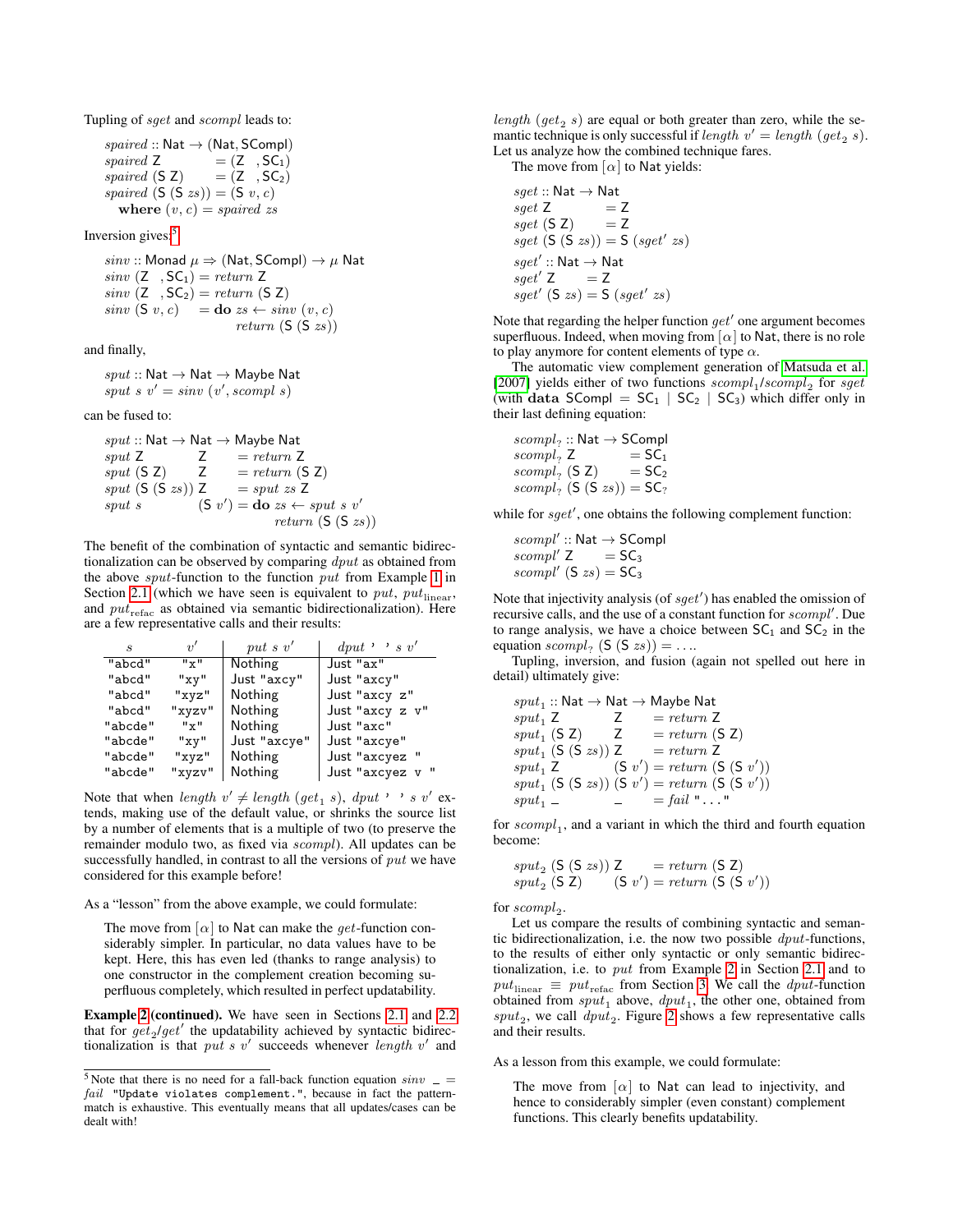|                  |                                     | syntactic   | semantic                   |                                        | combined          |
|------------------|-------------------------------------|-------------|----------------------------|----------------------------------------|-------------------|
| $\boldsymbol{s}$ | v'                                  | put $s$ v'  | $put_{\text{linear}} s v'$ | $dput_1$ , , s v'                      | $dput_2$ , $s$ v' |
| 1111             | <b>11 11</b>                        | Just ""     | Just ""                    | Just $\overline{\mathsf{u}\mathsf{u}}$ | Just ""           |
| H H              | $\mathbf{u}_{\mathbf{X}}\mathbf{u}$ | Nothing     | Nothing                    | Just "x "                              | Nothing           |
| H H              | " $xy$ "                            | Nothing     | <b>Nothing</b>             | Just "xy "                             | Nothing           |
| "a"              | <b>HH</b>                           | Just "a"    | Just "a"                   | Just "a"                               | Just "a"          |
| "a"              | $\mathbf{u}_{\mathbf{x}}$           | Nothing     | Nothing                    | <b>Nothing</b>                         | Just "x "         |
| "ab"             | H H                                 | Nothing     | Nothing                    | Just ""                                | Just "a"          |
| "ab"             | $\mathbf{u}_{\mathbf{x}}\mathbf{u}$ | Just "xb"   | Just "xb"                  | Just "xb"                              | Just "xb"         |
| "ab"             | " $xy$ "                            | Just "xyb"  | Nothing                    | Just "xy "                             | Just "xy "        |
| "abc"            | H H                                 | Nothing     | Nothing                    | Just ""                                | Just "a"          |
| "abc"            | $\mathbf{u}_{\mathbf{x}}$           | Just "xc"   | <b>Nothing</b>             | Just "xb"                              | Just "xb"         |
| "abc"            | "xy"                                | Just "xyc"  | Just "xyc"                 | Just "xyc"                             | Just "xyc"        |
| "abc"            | "xyz"                               | Just "xyzc" | Nothing                    | Just "xyz "                            | Just "xyz "       |

<span id="page-8-0"></span>Figure [2.](#page-2-3) Comparing different bidirectionalization methods for the *get*-function from Example 2.

# <span id="page-8-2"></span>6. Explicit Bias

Through the numbering scheme of our "template sources" via  $[0 \tldots l - 1]$  for a concrete source of length l, there is a certain bias that manifests itself when an update changes the length of the view. For example, while it is nice that for Example [2,](#page-2-3) as just seen, we have

and

$$
dput_1 \qquad \cdots \qquad \mathbf{u} \mathbf{u} = \mathbf{J} \mathbf{u} \mathbf{x} \mathbf{u} = \mathbf{u}
$$

$$
\mathit{dput}_1~\phantom{}^{'}~\phantom{}^{'}~\phantom{}^{''}~\phantom{}^{''}~\phantom{}^{''}~\times~\phantom{}^{''}~\phantom{}~^{''}~\times~\phantom{}~^{''}~\phantom{}~^{''}~\equiv~\phantom{} \mathrm{Just}~\phantom{}^{''}~\times~\phantom{}~^{''}~
$$

(in contrast to the completely syntactically obtained  $put$  and the completely semantically obtained  $put_{\text{linear}}$ , which both give Nothing in both cases), it is maybe a bit disappointing that

$$
\mathit{dput}_1~\phantom{}^{,\phantom{}^{,\phantom{}^\ast}}~\phantom{}^{,\phantom{}^\ast}~\phantom{}^{,\phantom{}^\ast}~\phantom{}~\textrm{ab} \text{\textbf{''}}~\phantom{}^\ast\!\!~\textrm{x} y \text{\textbf{''}}\equiv\textrm{Just}~\phantom{}^{,\phantom{}^\ast}\!\!~\textrm{x} y \text{\textbf{''}}\!~
$$

(instead of Just "xyb"). The reason for this is simple: the use of  $[0 \tldots l_s - 1]$  and  $[0 \tldots from Nat \t l' - 1]$  in the definition of  $put_{\text{comb}}$  means that when the updated source becomes shorter than the original source, then it's the elements towards the *rear* of the original source that become discarded; while if the updated source becomes longer, then again positions towards the *rear* of the new source will be considered to be "additional" and thus will be filled with the default value. So there is an implicit assumption that shape-changing updates will always happen in such a way that the corresponding insertions or deletions affect the end of the source list, rather than its front or other elements.

There is an easy remedy for the observed phenomenon. If we simply replace the lines

$$
let g = IntMap. from DistinctAscList (zip [0..l_s-1] s)
$$

and

$$
let t = [0..from Nat l' - 1]
$$

in the definition of  $put_{\text{comb}}$  by

let 
$$
g = from DistinctList (zip (reverse [0..l_s-1]) s)
$$

and

$$
let t = reverse [0..from Nat l' - 1]
$$

respectively, then Theorems [5](#page-6-1) and [6,](#page-6-2) and thus Corollaries [2](#page-6-3) and [3,](#page-6-4) continue to hold, but instead of a rear update (insertion/deletion) bias, there is now a front update bias.

For example, Figure [2](#page-8-0) (the interesting subset thereof; all other entries remain unchanged) now becomes:

| S         | v'                                  | put s $v'$  | $dput_1$ , $s v'   dput_2$ | $\cdot$ s v' |
|-----------|-------------------------------------|-------------|----------------------------|--------------|
| <b>HH</b> | $\mathbf{u}_{\mathbf{x}}\mathbf{u}$ | Nothing     | Just "x "                  | Nothing      |
| 11 H      | "xy"                                | Nothing     | Just "xy<br>$\blacksquare$ | Nothing      |
| "a"       | $\mathbf{u}_{\mathbf{x}}\mathbf{u}$ | Nothing     | Nothing                    | Just "xa"    |
| "ab"      | 1111                                | Nothing     | Just ""                    | Just "b"     |
| "ab"      | "xy"                                | Just "xyb"  | Just "xyb"                 | Just "xyb"   |
| "abc"     | <b>HH</b>                           | Nothing     | Just ""                    | Just "c"     |
| "abc"     | "x"                                 | Just "xc"   | Just "xc"                  | Just "xc"    |
| "abc"     | "xyz"                               | Just "xyzc" | Just "xyzc"                | Just "xyzc"  |

The entries that have changed are shaded above. One could argue that in this specific case all the changes are for the better, but in general it is desirable to be able to influence what bias is used.

Making the bias explicit, and thus putting it under the potential control of the user, is easily possible by defining a further variation of  $\mathit{put}_{\mathrm{comb}}$ :<sup>[6](#page-8-1)</sup>

```
\ntype Bias = Int \n| Int\n\nputbias :: Monad 
$$
\mu \Rightarrow
$$
 Bias \n|  $\alpha$  ] \n|  $\rightarrow$  [a] \n|  $\rightarrow$  [Maybe a]\n\nputbias bas s v' =\n    do let ls = length s\n    let g = fromDistinctList (zip (bias ls) s)\n    l' \n    ← maybe (fail "...")\n        return\n        (sput (toNat ls) (toNat (length v')))\n    let t = bias (fromNat l')\n    let h = fromDistinctList (zip (get t) v')\n    let h' = IntMap.union h g\n    return (map (flip IntMap.lookup h') t)\n
```

as well as:

*bdput* :: Monad 
$$
\mu \Rightarrow
$$
 Bias  $\rightarrow \alpha \rightarrow [\alpha] \rightarrow [\alpha] \rightarrow \mu [\alpha]$   
*bdput bias d s v'* = **do** s'  $\leftarrow$  put<sub>bias</sub> bias s v'  
*return (map (maybe d id) s'*)

The only formal requirement imposed on a proper bias :: Bias, to ensure that analogues of Theorems [5](#page-6-1) and [6](#page-6-2) and of Corollaries [2](#page-6-3) and [3](#page-6-4) continue to hold, is that for every  $n \geq 0$ , bias n should return a list of length exactly  $n$  and with no duplicate elements. Then, we in particular obtain the following two corollaries.

<span id="page-8-1"></span> $6$  No change whatsoever is necessary to  $sput!$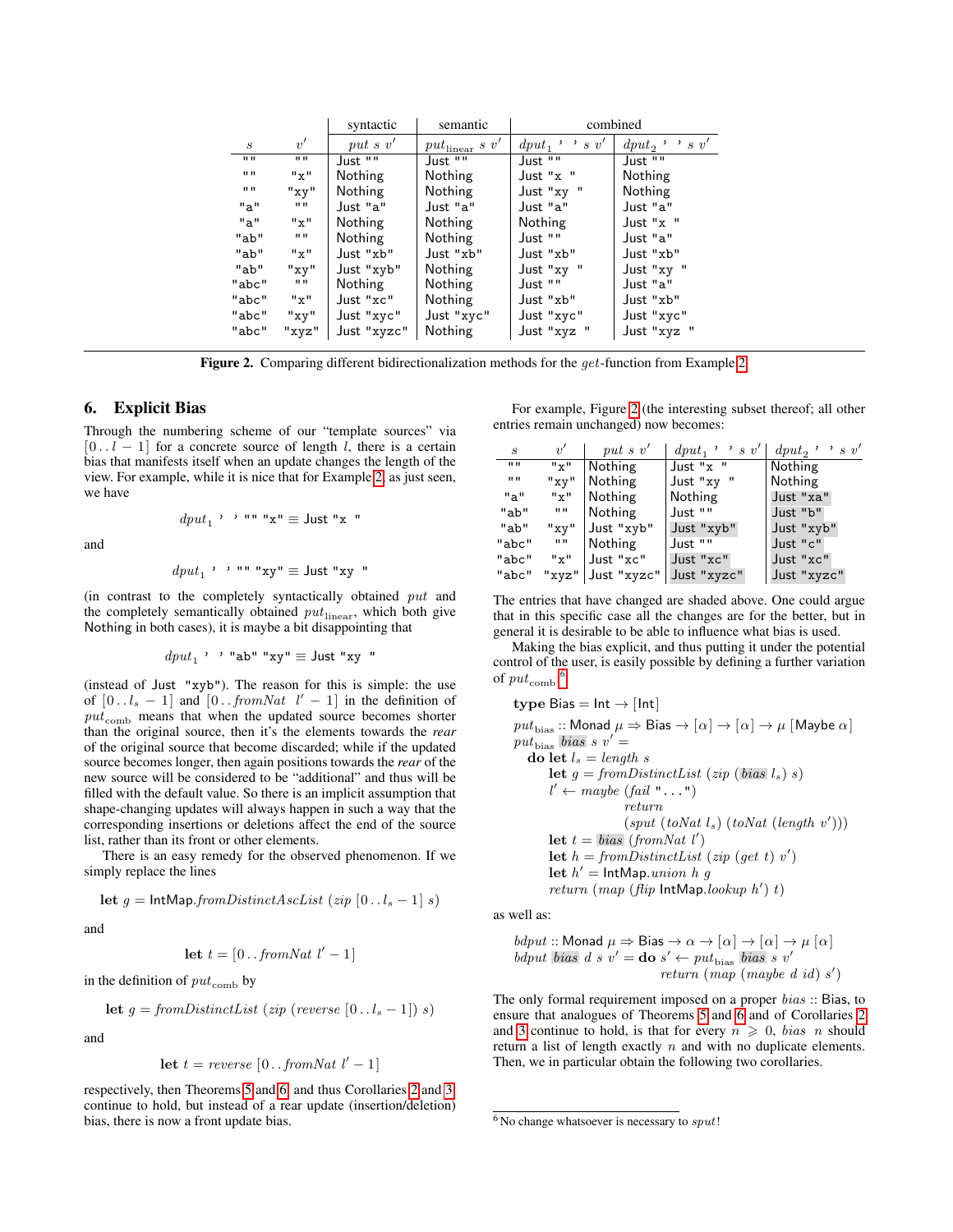Corollary 4. *Let* bias :: Bias *be proper (in the way just described). For every type*  $\tau$  *and*  $d$  ::  $\tau$ *,* 

bdput bias  $d : [\tau] \to [\tau] \to \mathsf{Maybe} [\tau]$ 

*is consistent for*

 $get: [\tau] \rightarrow [\tau]$ .

Corollary 5. *Let* bias :: Bias *be proper. For every type* τ *and*  $d :: \tau$ .

bdput bias  $d : [\tau] \rightarrow [\tau] \rightarrow$  Maybe  $[\tau]$ 

*is fixed-shape-friendly for* get*. (Moreover, the default value* d is not actually used in bdput bias  $d s v'$  if length  $v' =$ length (get s)*.)*

For bdput to behave well in practice, it makes sense to (at least) additionally impose that whenever  $n < m$ , the elements of the list bias n should form a subset of the elements of bias m. Some good examples are:

 $rear :: Bias$ rear  $l = [0 \dots l - 1]$ front: Bias front  $l = reverse [0..l - 1]$ middle :: Bias middle  $l = [1, 3.. l] + (reverse [2, 4.. l])$ borders :: Bias borders  $l = (reverse [1, 3.. l]) + [2, 4.. l]$ 

Some examples for the get-function from Example [1](#page-2-2) (with sput as given for this example in Section [5\)](#page-6-5), illustrating the effects of different bias strategies, are given in Figure [3](#page-10-0) (on the next page).

The beneficial effects, still for the case of the get-function from Example [1,](#page-2-2) might become even more apparent when also looking at cases where the data values in the source and view lists are not disjoint, as in Figure [4.](#page-9-0) (When interpreting the results, note that both  $get_1$  "abcd" and  $get_1$  "abcde" equal "bd".) The simple hints about which bias to apply when reflecting specific updated views back to the source level are quite effective. In practice, which bias to choose could be determined on a case-by-case basis, with decisions being made based on a form of *diff* between the original view and the updated view, or based on information about performed editing operations, or even something more clever. The possibilities are open, since we have exposed the bias strategy explicitly.

### 7. Extending Applicability

It turns out that the separation of shape and content, through the resultant move from  $\lceil \alpha \rceil$  to Nat in the task posed to the syntactic bidirectionalization subsystem, and with the help of some known syntactic program transformations, leads to applicability (and good results) of the combined technique in new situations otherwise out of reach. We illustrate this with two examples.

<span id="page-9-1"></span>Example 3. Assume our *get*-function is as follows, reversing a list:

$$
get_3 :: [\alpha] \rightarrow [\alpha]
$$
  
\n
$$
get_3 [] = []
$$
  
\n
$$
get_3 (x : xs) = get' xs [x]
$$
  
\n
$$
get' :: [\alpha] \rightarrow [\alpha] \rightarrow [\alpha]
$$
  
\n
$$
get' [] = ys
$$
  
\n
$$
get' (x : xs) ys = get' xs (x : ys)
$$

| bias    | $\boldsymbol{s}$ | $v^\prime$ | bdput bias $\cdot$ $\cdot$ s v'    |
|---------|------------------|------------|------------------------------------|
| rear    | "abcd"           | "x"        | Just "ax"                          |
| rear    | "abcde"          | "x"        | Just "axc"                         |
| front   | "abcd"           | "x"        | Just "cx"                          |
| front   | "abcde"          | "x"        | Just "cxe"                         |
| middle  | "abcd"           | "x"        | Just "ax"                          |
| middle  | "abcde"          | "x"        | Just "axe"                         |
| borders | "abcd"           | "x"        | Just "bx"                          |
| borders | "abcde"          | "x"        | Just "bxd"                         |
| rear    | "abcd"           | "bdx"      | Just "abcd x"                      |
| rear    | "abcd"           | "bdxy"     | Just "abcd x y"                    |
| rear    | "abcde"          | "bdx"      | Just "abcdex "                     |
| rear    | "abcde"          | "bdxy"     | Just "abcdex y "                   |
| front   | "abcd"           | "xbd"      | Just "xabcd"                       |
| front   | "abcd"           | "xybd"     | Just " x yabcd"                    |
| front   | "abcde"          | "xbd"      | Just " xabcde"                     |
| front   | "abcde"          | "xybd"     | Just " x yabcde"                   |
| middle  | "abcd"           | "bxd"      | Just "ab xcd"                      |
| middle  | "abcd"           | "bxyd"     | Just "ab x ycd"                    |
| middle  | "abcde"          | "bxd"      | Just "abcx de"                     |
| middle  | "abcde"          | "bxyd"     | Just "abcx y de"                   |
| borders | "abcd"           | "xbdy"     | Just " xabcd y"                    |
| borders | "abcde"          | "xbdy"     | xabcdey "<br>Just "                |
| borders | "abcde"          | "xybdzv"   | $\mathbf{u}$<br>Just " x yabcdez v |

<span id="page-9-0"></span>**Figure 4.** More update bias examples for  $get_1$  from Example [1.](#page-2-2)

Due to the accumulating parameter of  $get'$ , the technique of [Mat](#page-11-0)[suda et al.](#page-11-0) [\[2007\]](#page-11-0) cannot be applied. The technique of Voigtländer [\[2009\]](#page-11-1) can be applied, but fails to permit any shape-changing updates:

| S     | $\eta'$ | put $s$ v' |
|-------|---------|------------|
| "abc" | " x "   | Nothing    |
| "abc" | "xy"    | Nothing    |
| "abc" | "xyz"   | Just "zyx" |
| "abc" | "xyzv"  | Nothing    |

Let us try the combined technique. The move from  $\lceil \alpha \rceil$  to Nat yields:

$$
sget :: Nat \rightarrow Nat
$$
  
\n
$$
sget Z = Z
$$
  
\n
$$
sget (S xs) = sget' xs (S Z)
$$
  
\n
$$
sget' :: Nat \rightarrow Nat \rightarrow Nat
$$
  
\n
$$
sget' Z = ys
$$
  
\n
$$
sget' (S xs) ys = sget' xs (S ys)
$$

Still, an accumulating parameter is used, preventing direct application of the technique of Matsuda et al. to this new subproblem. However, it is now possible to apply a semantics-preserving pro-gram transformation of [Giesl](#page-11-16) [\[2000\]](#page-11-16) to transform  $\frac{sqrt}{}$  as follows:

$$
sget'::\mathsf{Nat} \to \mathsf{Nat} \to \mathsf{Nat}
$$
  

$$
sget' \mathsf{Z} \qquad ys = ys
$$
  

$$
sget' (\mathsf{S} xs) ys = \mathsf{S} (sget' xs ys)
$$

and to subsequently propagate the constant element (S Z) from sget to the now never-changed second parameter of  $sget'$ , finally yielding:

 $\mathit{sget} :: \mathsf{Nat} \rightarrow \mathsf{Nat}$  $sget Z = Z$  $sget(Sxs) = sget'xs$  $\mathit{sget}' :: \mathsf{Nat} \to \mathsf{Nat}$  $sget'$  Z = S Z  $sget'$  (S  $xs$ ) = S (sget'  $xs$ )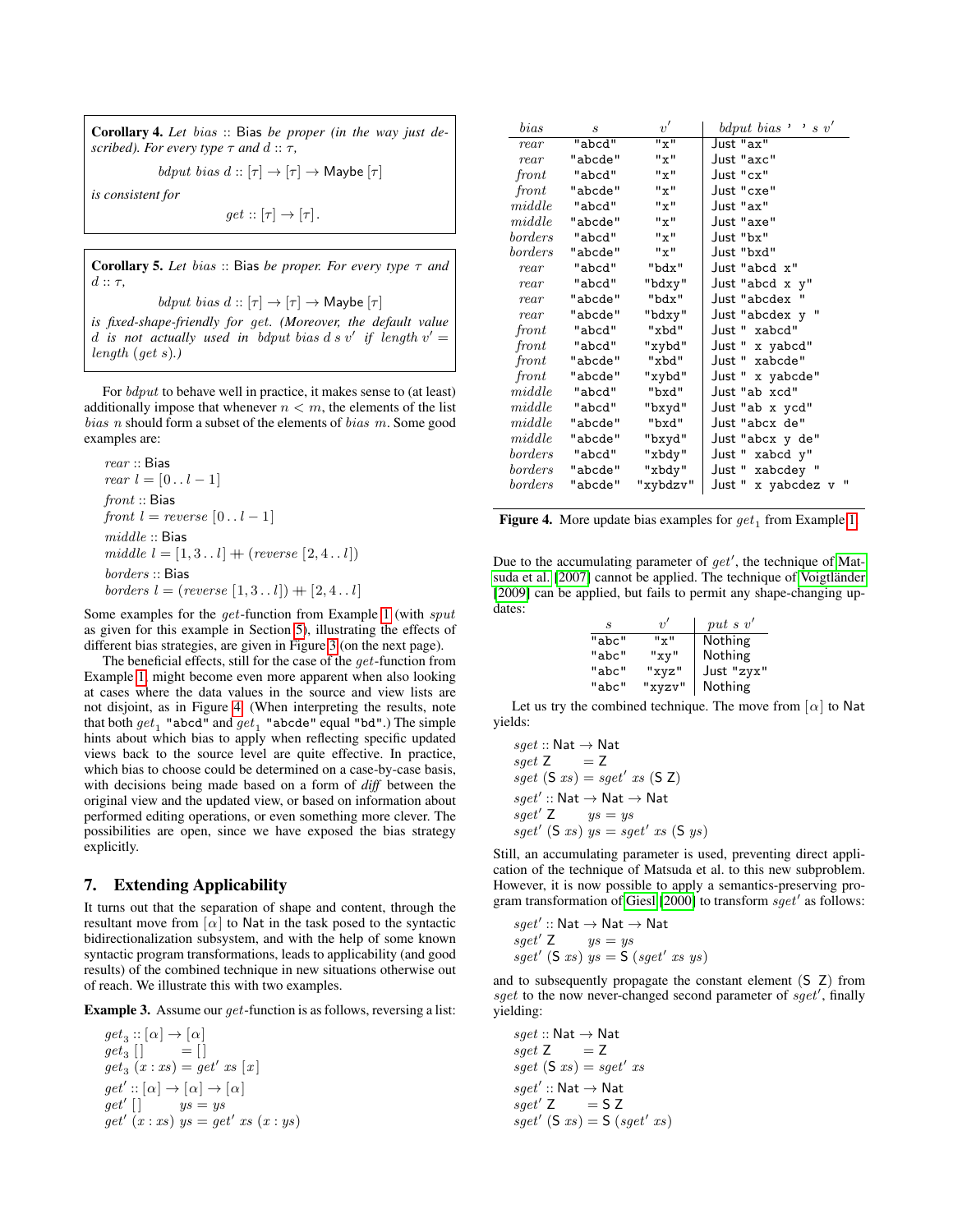| S       | v       | bdput rear $\cdot$ $\cdot$ s v' | bdput front $\cdot$ $\cdot$ s v' | bdput middle $\cdot$ $\cdot$ s v' | bdput borders $\cdot$ $\cdot$ s v' |
|---------|---------|---------------------------------|----------------------------------|-----------------------------------|------------------------------------|
| "abcd"  | "x"     | Just "ax"                       | Just "cx"                        | Just "ax"                         | Just "bx"                          |
| "abcd"  | "xyz"   | Just "axcy z"                   | Just " xaycz"                    | Just "ax ycz"                     | Just " xbydz"                      |
| "abcd"  | "xyzv"  | Just "axcy z v"                 | Just " x yazcv"                  | Just "ax y zcv"                   | Just " xaycz v"                    |
| "abcde" | "x"     | Just "axc"                      | Just "cxe"                       | Just "axe"                        | Just "bxd"                         |
| "abcde" | "xyz"   | Just "axcyez "                  | Just " xaycze"                   | Just "axcy ze"                    | Just " xbydz "                     |
| "abcde" | "xyzv"  | Just "axcyez v "                | Just " x yazcve"                 | Just "axcy z ve"                  | Just " xayczev "                   |
| "abcde" | "xyzvw" | Just "axcyez v w "              | Just " x y zavcwe"               | Just "axcy z v we"                | Just " x vbzdv w"                  |

<span id="page-10-0"></span>Figure 3. Comparing different bias strategies for our combined technique on the get-function from Example [1.](#page-2-2)

Now not only has the technique of [Matsuda et al.](#page-11-0) [\[2007\]](#page-11-0) become applicable, but their injectivity analysis even detects both the above functions to be injective, which leads to the use of constant functions for  $scompl$  and  $scompl'$ . Tupling, inversion, and fusion then give an sput-function that is equivalent to:

$$
sput :: Nat \rightarrow Nat \rightarrow Maybe Nat
$$
  

$$
sput s v' = return v'
$$

which leads to perfect updatability for the combined technique (no matter what kind of bias from the previous section is used):

| $v^{\prime}$ | $\cdot$ s v'<br>$dput$ , |
|--------------|--------------------------|
| <b>ո</b> ար  | Just "x"                 |
| "xy"         | Just "yx"                |
| "xyz"        | Just "zyx"               |
| "xyzv"       | Just "vzyx"              |
|              |                          |

While reversing a list may appear a bit toy, in particular as it does not omit any information when going from the source to the view, so that the bidirectionalization task essentially becomes one of "only" inversion, the important point here is that through the move from  $\lceil \alpha \rceil$  to Nat the get-function becomes simpler, in general, so that additional benefit can be gained by exploiting readily available syntactic techniques.<sup>[7](#page-10-1)</sup> We further demonstrate this with another example (and another syntactic phenomenon).

Example 4. Assume our get-function is as follows, returning the first half of a list:

$$
get_4 :: [\alpha] \rightarrow [\alpha]
$$
  
\n
$$
get_4 [] = []
$$
  
\n
$$
get_4 (x : xs) = x : (get' xs xs)
$$
  
\n
$$
get' :: [\alpha] \rightarrow [\alpha] \rightarrow [\alpha]
$$
  
\n
$$
get' xs [] = []
$$
  
\n
$$
get' (x : xs) (y : z : zs) = x : (get' xs xs)
$$

Since the function definition of  $get_4$  is not syntactically linear, the technique of [Matsuda et al.](#page-11-0) [\[2007\]](#page-11-0) is not applicable. The technique of Voigtländer [\[2009\]](#page-11-1) can be applied, and since  $get_4$  is indeed  $se$ *mantically* linear, even with the strong guarantees from Section [3.1.](#page-4-4) Of course, shape-changing updates will fail:

$$
\begin{array}{c|c|c} s & v' & put_{\text{linear}} s v' \\ \hline "abc" & "x" & \text{Nothing} \\ "abc" & "xyz" & \text{Nothing} \end{array}
$$

For the combined technique, we again first move from  $\lceil \alpha \rceil$  to Nat:

$$
sget :: Nat \rightarrow Nat
$$
  
\n
$$
sget Z = Z
$$
  
\n
$$
sget (S xs) = S (sget' xs xs)
$$
  
\n
$$
sget' :: Nat \rightarrow Nat \rightarrow Nat
$$
  
\n
$$
sget' xs Z = Z
$$
  
\n
$$
sget' xs (S Z) = Z
$$
  
\n
$$
sget' (S xs) (S (S zs)) = S (sget' xs xs)
$$

Some straightforward syntactic analysis now shows that, in particular when called with two equal arguments,  $\mathit{sget}'$  never really needs its first argument (in contrast to the situation with  $get'$ , where the first argument plays a crucial role for supplying the output list elements). So we can simplify to:

$$
sget :: Nat \rightarrow Nat
$$
  
\n
$$
sget Z = Z
$$
  
\n
$$
sget (S xs) = S (sget' xs)
$$
  
\n
$$
sget' :: Nat \rightarrow Nat
$$
  
\n
$$
sget' Z = Z
$$
  
\n
$$
sget' (S (S xs)) = S (sget' zs)
$$

<span id="page-10-2"></span>Now *this* is a program to which the technique of [Matsuda et al.](#page-11-0) [\[2007\]](#page-11-0) can be applied. Doing so, and combining the result with the semantic technique of Voigtländer as described at the end of Section [4,](#page-5-2) gives very good updatability. An update only fails if either the source or the updated view is empty while the other is not. Of the different kinds of update bias available from Section [6,](#page-8-2) middle and borders are particularly appropriate (not surprisingly, on reflection, given the nature of the get-function under consideration here):

| S          | $\eta'$                             | bdput $middle \ldots$ | bdput borders                |
|------------|-------------------------------------|-----------------------|------------------------------|
| 1111       | <b>HH</b>                           | Just ""               | Just ""                      |
| "abc"      | $\mathbf{u}_{\mathbf{x}}\mathbf{u}$ | Just "x"              | Just "x"                     |
| "abc"      | "xy"                                | Just "xyc"            | Just "xyc"                   |
| "abc"      | "xyz"                               | Just "xyz c"          | Just "xyzc "                 |
| "abcd"     | "xy"                                | Just "xycd"           | Just "xycd"                  |
| "abcd"     | "xyzv"                              | Just "xyzv<br>cd"     | $\mathbf{u}$<br>Just "xyzvcd |
| "abcdefgh" | "xy"                                | Just "xygh"           | Just "xyef"                  |

#### 8. Conclusion

We have developed an approach for combining the bidirectionaliza-tion methods of [Matsuda et al.](#page-11-0) [\[2007\]](#page-11-0) and Voigtländer [\[2009\]](#page-11-1). By separating shape from content, we exploit the respective strengths of the two previous methods maximally. The key insight is that when we simplify the problem of explicit bidirectionalization by posing it only on the shape level (going from get to sget), the existing syntactic technique can give far better results than for the general problem. The existing semantic technique does the rest.

The improvements achieved on the syntactic level (all caused by the fact that no data values have to be kept) can be classified as 1) making the complement smaller, 2) introducing injectivity,

<span id="page-10-1"></span> $<sup>7</sup>$  It is also possible to remove the accumulating parameter from the original,</sup> list-based  $get'$ -function in Example [3](#page-9-1) using techniques of [Giesl](#page-11-16) [\[2000\]](#page-11-16) and [Giesl et al.](#page-11-17) [\[2007\]](#page-11-17), but the resulting program will still not be amenable to the method of [Matsuda et al.](#page-11-0) [\[2007\]](#page-11-0). The move from  $\lceil \alpha \rceil$  to Nat is really essential to be successful here.